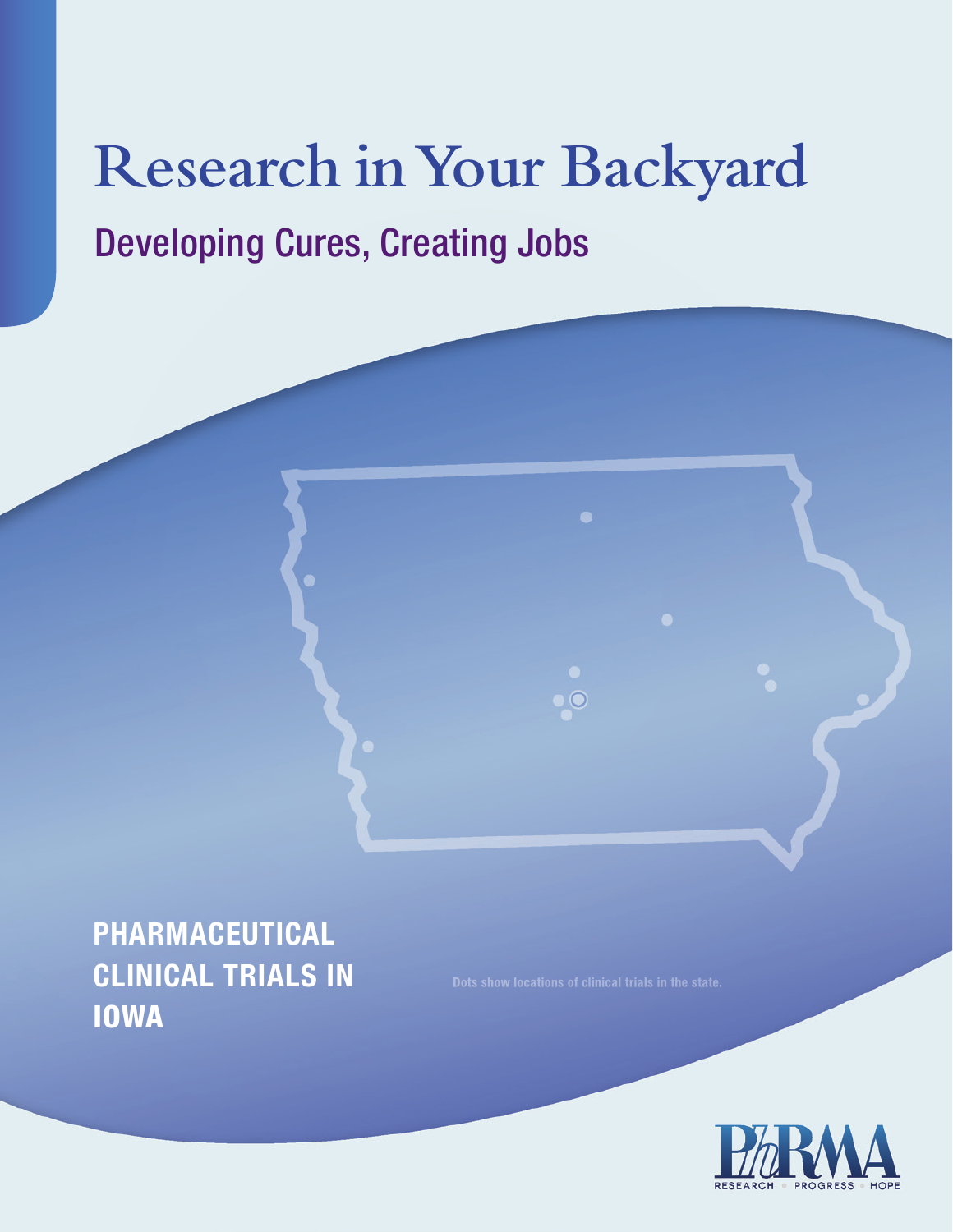# **Executive Summary**

# **Clinical Trials in Iowa**

- Biopharmaceutical research companies are conducting or have conducted nearly 1,300 clinical trials of new medicines in collaboration with the state's university medical schools, clinical research centers and hospitals (1999 to present).
- Of the nearly 1,300 clinical trials, 676 have targeted the nation's six most debilitating chronic diseases **asthma/allergy, cancer, diabetes, heart disease, mental illnesses** and **stroke**.

# **Economic Benefits of Clinical Trials in Iowa**

- Biopharmaceutical research companies have been a source of jobs, tax revenue and research spending in Iowa.
- A study by Battelle Technology Partnership Practice found that in 2011 the industry supported more than 14,000 jobs throughout the state.
- Wages and benefits for employees whose jobs were supported by the biopharmaceutical sector resulted in about \$53 million in federal taxation and \$8.5 million in state taxes.
- Biopharmaceutical research companies supported the generation of \$3.4 billion in economic activity in the state two years ago, including the direct economic output of the sector itself, the output of

*" Iowans may not realize that clinical trials performed right here in Iowa play a very important role in drug development. The ICCR network allows patients to participate actively in clinical trials, which contributes to the development of new drugs and may benefit all lowans."* 

 — Dr. John M. Weiler **CompleWare** 

> the sector's vendors and suppliers and the output generated by the buying power of its workforce.

• Company employees in Iowa include life sciences researchers, management executives, office and administrative support workers, production workers, engineers, architects, computer and math experts and sales representatives. Biopharmaceutical companies also supported the jobs of their vendors and suppliers, including construction and IT firms. And the employees of biopharmaceutical companies help to support local restaurants, day care centers and other community businesses.

# **Iowa Coalition of Clinical Researchers— Making Patients Aware of Clinical Trials and Their Importance**

• Following the release of the 2012 *Research in Your Backyard* report in Iowa, several research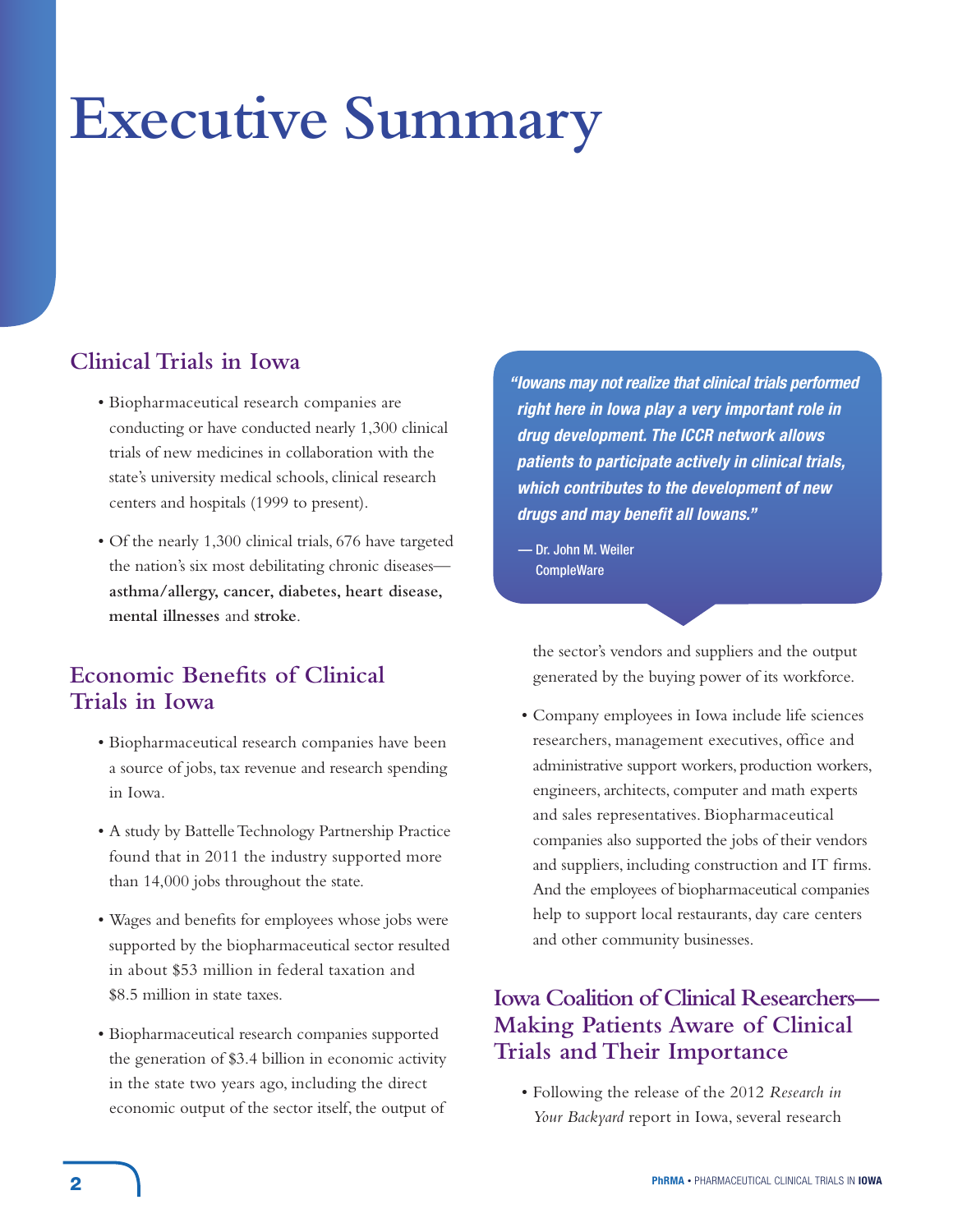*" Recent surveys conducted by the Institute for Clinical and Translational Science show that a large majority of Iowans are interested in learning about opportunities to participate in clinical trials from their physicians. Such participation enables <i>Iowans from all walks of life to benefit from the latest therapeutic advances."* 

 — Dr. Gary Rosenthal, Director, Institute for Clinical and Translational Science, University of Iowa

groups from throughout the state came together to raise awareness about clinical research and its importance in Iowa.

- The mission of the Iowa Coalition of Clinical Researchers (ICCR) is to explain to patients, their health care providers, legislators, other policymakers and business leaders the health and economic value of having clinical trials in the state. Formed in 2013, the ICCR seeks to: educate Iowans about clinical research being conducted in their communities; provide materials to help patients decide whether to participate in clinical trials; bring more trials to Iowa; and educate the public about the benefits of clinical trials to the state's economy and its patients.
- The research partners that helped launch the ICCR are: CompleWare in North Liberty, Covenant Cancer Treatment Center in Waterloo, Heartland Medical Research in Clive, Iowa Clinical Research Corporation in Iowa City, Iowa Diabetes and Endocrinology Research Center (IDERC) in Des Moines, Iowa Heart Center in West Des Moines, Iowa Oncology Research Association in Iowa City, The Iowa Clinic in West Des Moines, UnityPoint Health Des Moines and the University of Iowa Institute for Clinical and Translational Science in Iowa City.
- Any organization interested in learning more about ICCR should contact Heidi Frederickson at *HFrederickson@pubaffairsco.com.*

# **About Clinical Trials and Why the ICCR Mission is Important**

- According to a 2007 survey by CenterWatch, a company that publishes information on clinical trials, patient enrollment problems delay more than 70 percent of the tests of new medicines from one to six months. Fewer than five percent of cancer patients participate in clinical trials. The educational efforts of the ICCR help to create more awareness and understanding of trials of new drugs and that gives Iowa patients the opportunity to discuss becoming trial volunteers with their doctors. (Biopharmaceutical companies alone have conducted 1,287 trials of potential new medicines in Iowa since 1999 in collaboration with local research institutions).
- Delays in clinical trials mean drug development takes longer and patients have to wait for treatments they may need now.
- Clinical trials are conducted to prove safety and effectiveness of new medicines, thus giving the Food and Drug Administration (FDA) the information it needs to decide whether to approve the treatments.
- To learn about all clinical trials being conducted in Iowa, please contact the research facilities listed in the report directly to learn about their clinical work with not only biopharmaceutical companies, but also academia and government research agencies, such as the National Cancer Institute.

# **Clinical Trials in Iowa since 1999— Completed and Active**

| <b>All Clinical Trials</b> | <b>Six Major Chronic Diseases</b> |  |  |  |  |
|----------------------------|-----------------------------------|--|--|--|--|
| 1.287                      | 676                               |  |  |  |  |

*Source: www.clinicaltrials.gov*

*Note: Search criteria = Iowa, United States; Phase 0, 1, 2, 3; industry only. Search performed 12/14/2013.*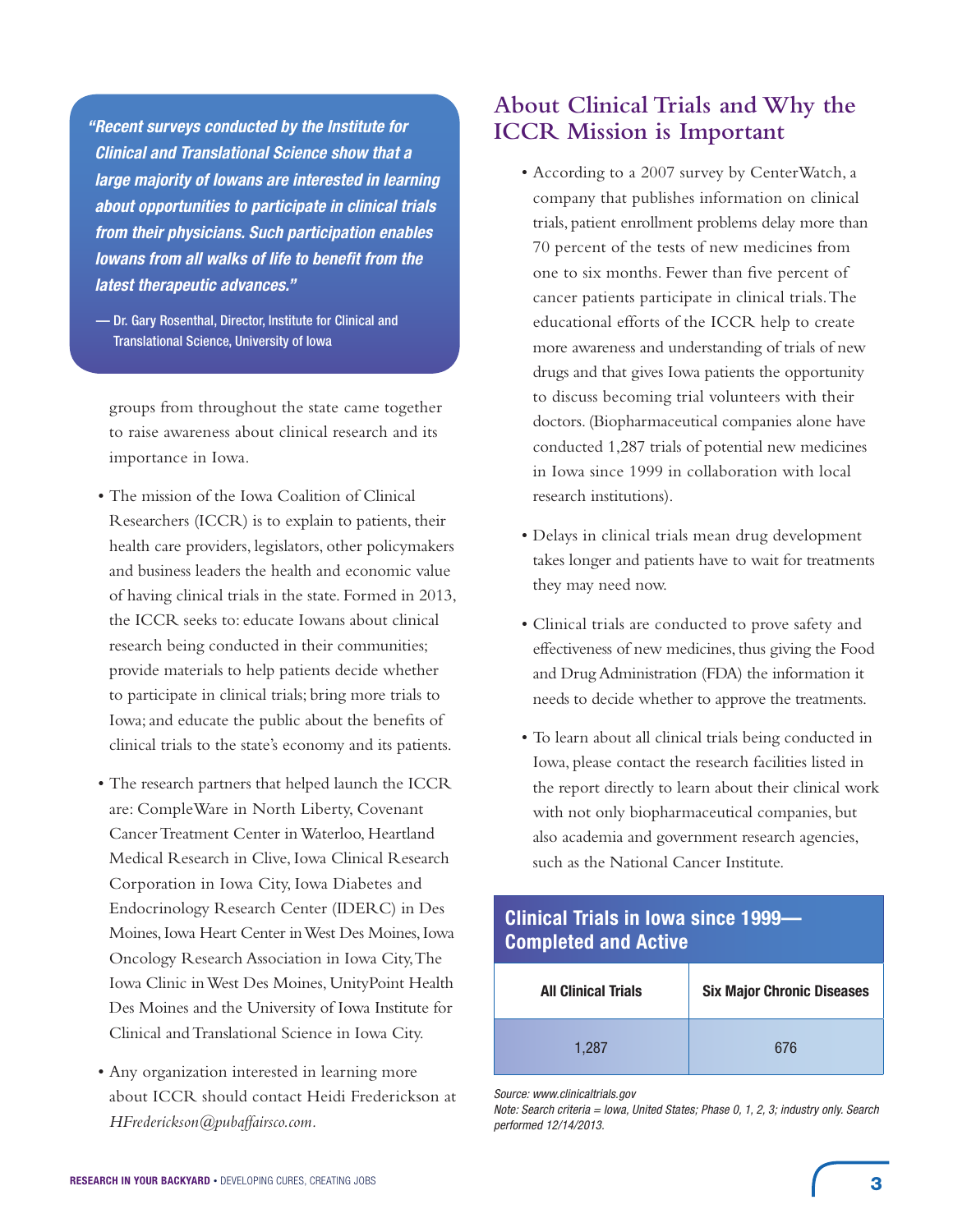- Clinical tests of new drugs are conducted in three phases and account for an average of seven of the 10 to 15 years it takes to bring a new drug from development to patients.
- Clinical trials involve thousands of volunteer patients and the generation of tens of thousands of pages of technical and scientific data.
- Clinical trials are responsible for 45 to 75 percent of the \$1.2 billion average cost of developing one new cutting-edge biotechnology medicine.
- For patients, the trials offer another potential therapeutic option. Clinical tests may provide a new avenue of care for some disease sufferers who are still searching for the medicines that are best for them.
- Some trials are also conducted to compare existing treatments while others are done to learn if a drug is appropriate for a particular patient population, such as children. Still others are conducted to find ways to make existing approved drugs more effective and easier to use with fewer side effects.
- All clinical trials must be reviewed and approved by an Institutional Review Board (IRB), an independent committee of physicians, statisticians, local community advocates and others to ensure a trial is ethically conducted and patient rights are protected.
- Clinical trial progress reports must be submitted at least annually to the FDA and IRB.

| <b>Clinical Trials in Iowa Communities</b> |                           |                |                 |                      |                       |                |  |  |  |
|--------------------------------------------|---------------------------|----------------|-----------------|----------------------|-----------------------|----------------|--|--|--|
| <b>Location</b>                            | Asthma/<br><b>Allergy</b> | <b>Cancer</b>  | <b>Diabetes</b> | <b>Heart Disease</b> | <b>Mental Illness</b> | <b>Stroke</b>  |  |  |  |
| Ames                                       |                           | 11             | $\mathbf{1}$    | $\overline{2}$       |                       | $\mathbf{1}$   |  |  |  |
| <b>Cedar Rapids</b>                        |                           | $\,6\,$        |                 |                      |                       |                |  |  |  |
| Clive                                      |                           | $\overline{4}$ |                 |                      |                       |                |  |  |  |
| <b>Council Bluffs</b>                      |                           |                | $\sqrt{5}$      |                      |                       |                |  |  |  |
| <b>Des Moines</b>                          |                           | 13             | 10              | $6\phantom{1}$       | 1                     | $\overline{2}$ |  |  |  |
| Iowa City                                  | $\sqrt{3}$                | 54             | $\overline{5}$  | 13                   | $\overline{2}$        | $\overline{4}$ |  |  |  |
| <b>Sioux City</b>                          |                           | 18             |                 |                      |                       |                |  |  |  |
| Waterloo                                   |                           | $\sqrt{5}$     | $\overline{2}$  | 3                    |                       | $\overline{2}$ |  |  |  |
| <b>West Des Moines</b>                     |                           | $\overline{3}$ |                 | 3                    |                       | $\overline{2}$ |  |  |  |

# **Clinical Trials in Iowa Communities**

*Source: www.clinicaltrials.gov*

*Note: Search criteria = Iowa, United States; Phase 0, 1, 2, 3; industry only. Search performed 12/14/2013. See Appendix for detailed information about these clinical trials. Disease columns will not match totals in the Appendix because some clinical trials are recruiting in more than one city. This list of cities and towns is representative and not a complete list of where clinical trials are taking place in Iowa.*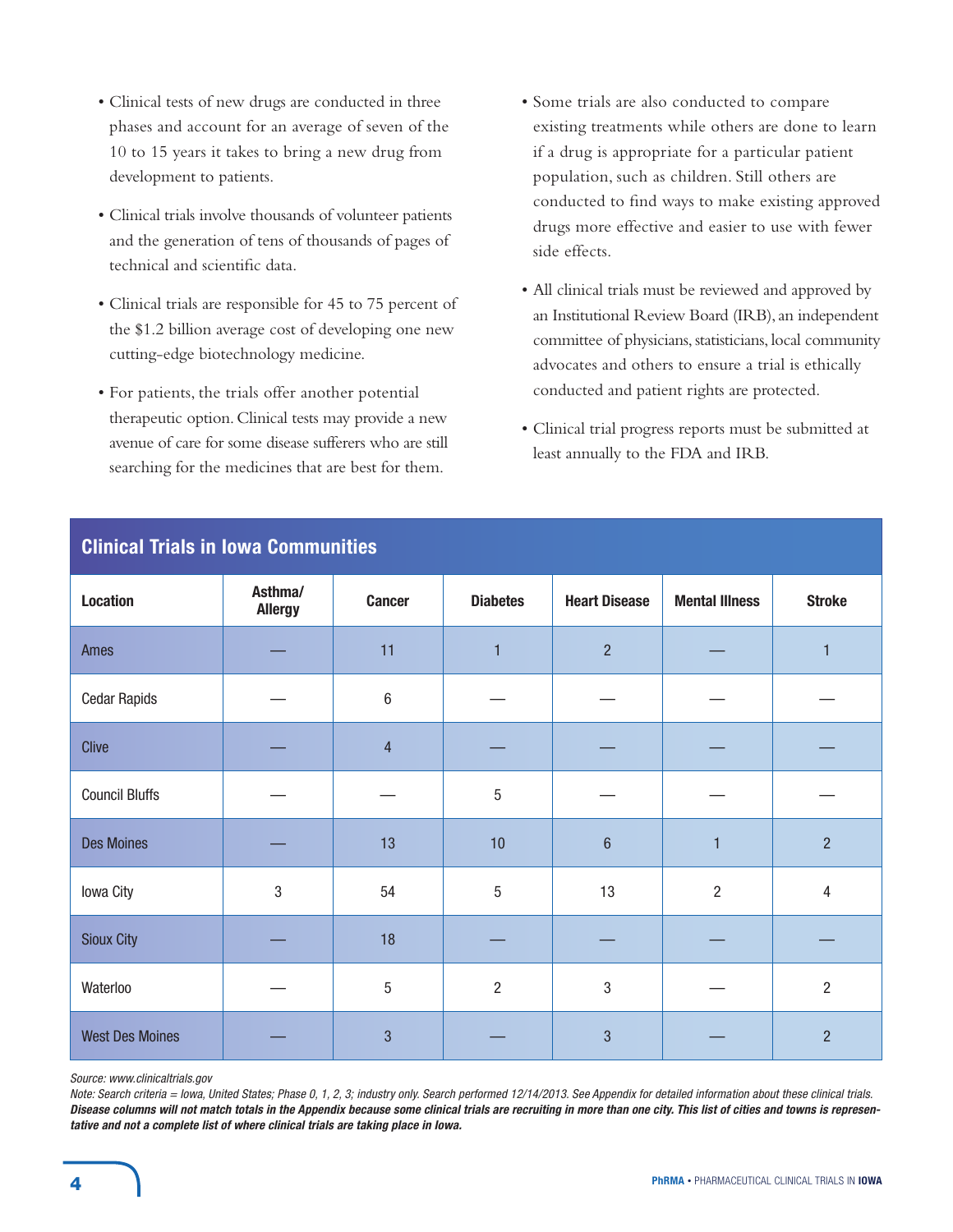• All facilities that conduct or support biomedical research involving patients must comply with federal regulations and have an IRB.

# **Clinical Trials and Chronic Diseases**

- Chronic diseases pose the greatest threats to our nation's health and our ability to treat and prevent medical conditions.
- According to the U.S. Centers for Disease Control and Prevention (CDC), today, in the United States:
- > Patients with chronic diseases **account for more than 75 cents of every dollar** spent on health care.
- > Chronic diseases are the **leading cause of death and disability.**
- > Chronic diseases are a **leading driver of rising health care costs** with expenses totaling billions of dollars every year.
- Biopharmaceutical research companies are developing new medicines to help treat those conditions that are taking an unprecedented toll on American lives, and many of these medicines are being tested today in clinical trials throughout Iowa.

*" Clinical research is absolutely essential to ensuring that advances in understanding the genetic and molecular basis of disease lead to improvements in health. Just as important, clinical research can be a driver of economic growth in Iowa through the building of a robust pipeline of clinical trials and nurturing of biotechnology start-up companies that are developing novel therapeutic and diagnostic agents."*

 — Joel, Kline, M.D., Director, Clinical Research Resources, University of Iowa

- Since 1999, biopharmaceutical research companies are sponsoring or have sponsored 676 clinical trials of potential new medicines in Iowa alone for **asthma/allergy, cancer, heart disease, stroke, diabetes** and **mental illnesses**. Of these trials, 141 are either not yet recruiting or are just now seeking Iowa patients. The 141 trials are being conducted at nearly 190 sites in Iowa.
- Biopharmaceutical companies are collaborating on the tests with such prominent institutions as the **University of Iowa Hospitals and Clinics, UnityPoint Health, Mercy Medical** and the **St. Luke's Regional Medical Center.**
- Some of the medicines being clinically tested in Iowa are new-generation biotechnology treatments.

| <b>Chronic Disease</b> | <b>All Clinical Trials</b> | <b>Clinical Trials</b><br><b>Still Recruiting</b> |
|------------------------|----------------------------|---------------------------------------------------|
| Asthma/Allergy         | 37                         | 3                                                 |
| Cancer                 | 354                        | 77                                                |
| <b>Diabetes</b>        | 112                        | 16                                                |
| <b>Heart Disease</b>   | 111                        | 32                                                |
| <b>Mental Illness</b>  | 38                         | 6                                                 |
| <b>Stroke</b>          | 24                         | 7                                                 |
| <b>Total</b>           | 676                        | 141                                               |

# **Clinical Trials for Top Chronic Diseases**

*Source: www.clinicaltrials.gov*

*Note: Search criteria = Iowa, United States; Phase 0, 1, 2, 3; industry only. Search performed 12/14/2013. Some clinical trials appear in more than one disease category.*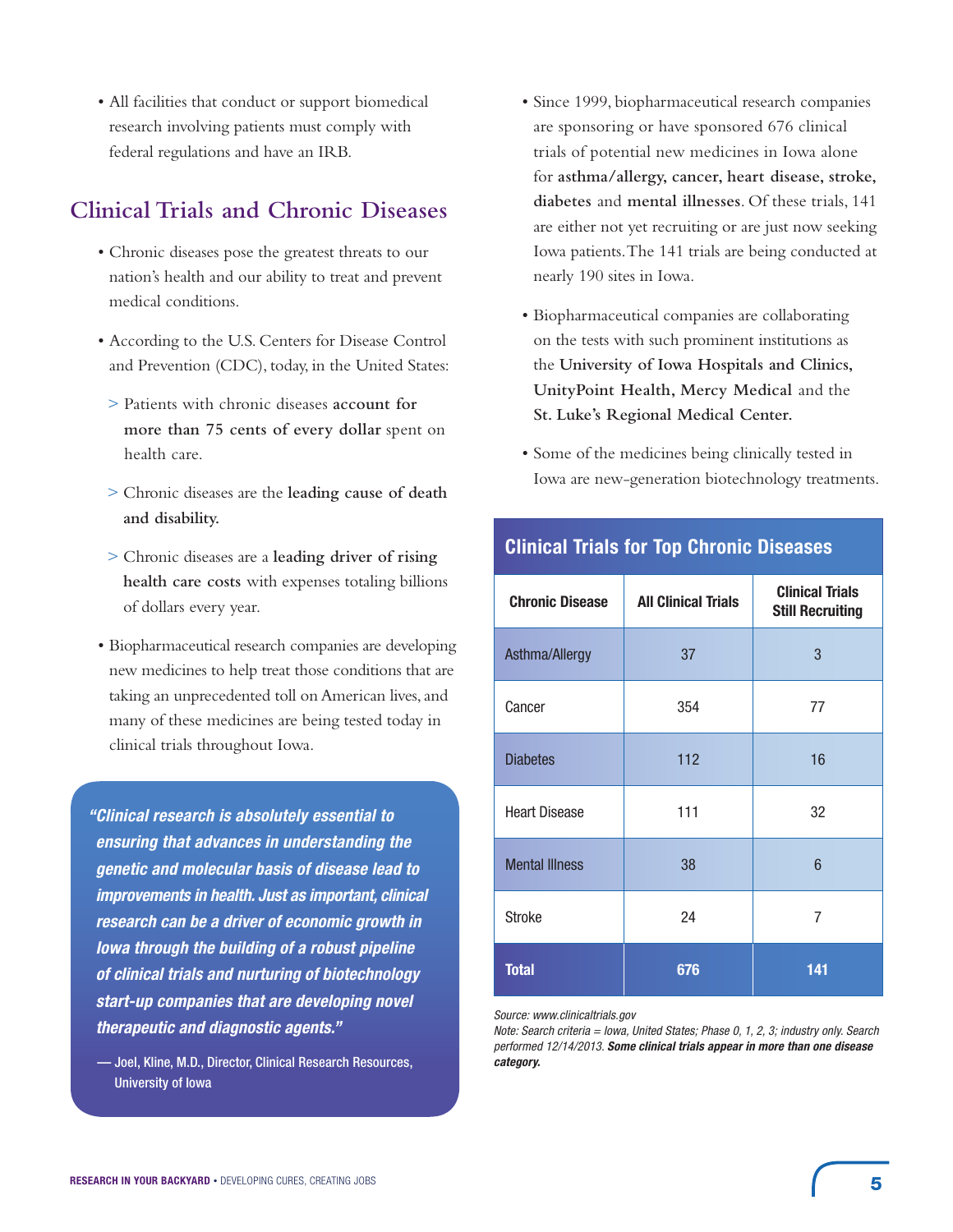# **Clinical Trials in Iowa**

Clinical tests of new medicines are a vitally important part of the drug development and approval process—they account for 45 to 75 percent of the \$1.2 billion average cost of developing a new drug and are conducted to determine the safety and effectiveness of that treatment in patients.

Some trials are also conducted to compare existing treatments and some are done to explore whether a drug is appropriate for a different patient population, such as children. Still others are conducted to find ways to make existing approved drugs more effective and easier to use with fewer side effects.

It's essential that trials be conducted properly so that clinicians and drug reviewers can develop accurate assessments of the efficacy and safety of medicines when used by patients. The FDA is a vigilant regulatory agency and its pharmaceutical review officers are effective in detecting flawed information.

Questionable or confusing data can lead to lengthy delays in product approval or outright FDA rejection of a new drug.

Biopharmaceutical research companies are looking for the best physicians and research institutions to help design and conduct their clinical trials to determine whether a medicine is safe and effective. Side effects must be carefully documented and a determination made as to whether they occur too often and are dangerous.

Clinical tests involve three phases, thousands of volunteer patients, and are often conducted at multiple sites around the country.

# **Clinical Trials for Top Chronic Diseases**

| <b>Chronic Disease</b> | <b>All Clinical Trials</b> | <b>Clinical Trials</b><br><b>Still Recruiting</b> |
|------------------------|----------------------------|---------------------------------------------------|
| Asthma/Allergy         | 37                         | 3                                                 |
| Cancer                 | 354                        | 77                                                |
| <b>Diabetes</b>        | 112                        | 16                                                |
| <b>Heart Disease</b>   | 111                        | 32                                                |
| <b>Mental Illness</b>  | 38                         | 6                                                 |
| <b>Stroke</b>          | 24                         | 7                                                 |
| <b>Total</b>           | 676                        | 141                                               |

*Source: www.clinicaltrials.gov*

*Note: Search criteria = Iowa, United States; Phase 0, 1, 2, 3; industry only. Search performed 12/14/2013. Some clinical trials appear in more than one disease category.*

In Iowa, biopharmaceutical companies are providing funds to have trials conducted at the states' well-respected medical schools, hospitals and clinical research organizations. According to *U.S. News and World Report*, the **University of Iowa Carver College of Medicine** ranked 28th among last year's top 100 research-oriented medical schools in the United States.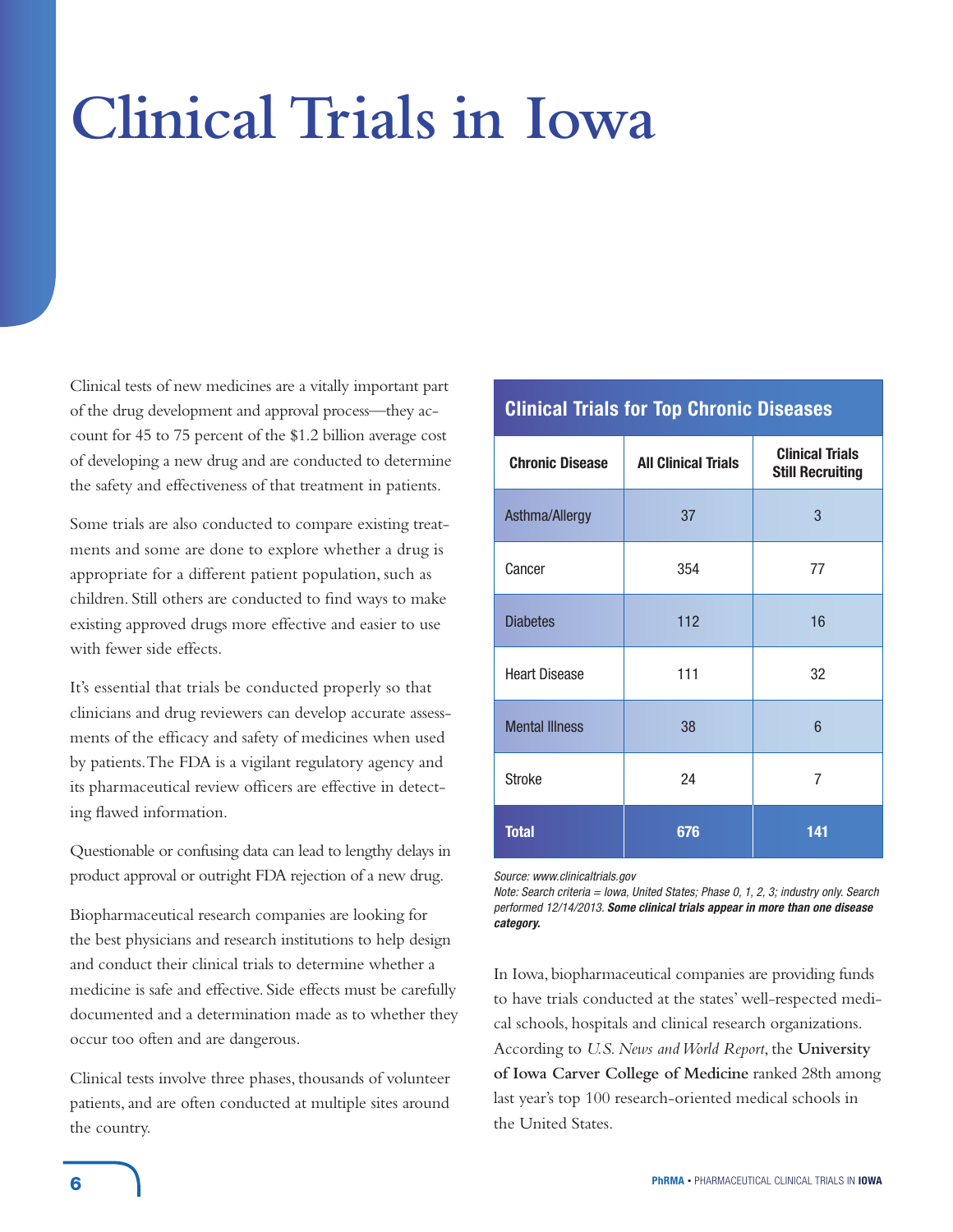**Asthma and Allergy** are debilitating conditions for more than 25 million Americans, including 7.1 million children under the age of 18. The toll is also severe in Iowa, with 10.3 percent of adults and 6.7 percent of children suffering from asthma, according to the Iowa Department of Public Health.

Currently, three clinical trials of new asthma and allergy medicines are recruiting patients in Iowa. Trials are being conducted by **Iowa Clinical Research Corporation**  and the **University of Iowa Hospitals and Clinics** in Iowa City.

**Cancer**, the second leading cause of death in the United States, now afflicts nearly 14 million Americans, according to the National Cancer Institute. In Iowa, more than 17,000 new cancer cases will be diagnosed this year and 6,420 victims in the state will die, according to the American Cancer Society.

Currently, 77 clinical trials of new cancer medicines are recruiting patients in Iowa. Biopharmaceutical companies are collaborating on the tests with such prominent institutions as **Covenant Medical Center** in Waterloo, the **McFarland Clinic** in Ames, **Mercy Medical Centers** in Clive, Cedar Rapids, Des Moines, Mason City, Sioux City and West Des Moines; **St. Luke's Regional Medical Center** in Sioux City and the **Holden Comprehensive Cancer Center at the University of Iowa** in Iowa City.

**Diabetes** affects more than 25 million Americans—more than 8 percent of the U.S. population—including 7 million people who are unaware they have the disease. In Iowa, about 7 percent of adults have been diagnosed with diabetes and in 2011, 764 residents died of the disease, according to the Iowa Department of Public Health.

Currently, 16 diabetes clinical tests are seeking patients in Iowa. The trials are being conducted at the **University of Iowa Hospital and Clinics** in Iowa City, **Clinical Research Advantage** in Council Bluffs, **UnityPoint Health**  and the **Northeast Iowa Medical Education Foundation** in Waterloo.

**Heart disease and stroke** are the first and fourth leading disease causes of death in the United States and the second and fourth in Iowa. According to the American Heart Association, more than 82 million Americans are affected by these diseases. In Iowa, in 2011, more than 6,700 residents died from some form of heart disease and 1,449 died from a stroke, according to the Iowa Department of Public Health.

Currently, 32 heart disease and seven stroke clinical tests are seeking patients in Iowa. The trials are being conducted at the **Iowa Heart Center** and **Mercy Medical Center** in Des Moines, **Genesis Medical Center** in Davenport, and the **University of Iowa Hospitals and Clinics** in Iowa City.

**Mental illness** affects nearly 60 million Americans who suffer from some form of the disease—from anxiety to depression to schizophrenia to eating disorders. In Iowa, about 105,000 adults live with serious mental illness and about 32,000 children live with serious mental health conditions, according to the National Alliance on Mental Illness.

Currently, six clinical trials for mental illness are recruiting patients in Iowa. The trials are taking place at the **University of Iowa Hospitals and Clinics** in Iowa City.

In addition to the six chronic diseases, additional clinical trials in Iowa are targeting arthritis/musculoskeletal disorders, eye disorders, gastroenterology disorders, infectious diseases, kidney and liver diseases, neurologic disorders, respiratory diseases and other diseases. These trials are listed in the Appendix beginning on page 15.

*Physicians and patients can find out about clinical trials being conducted all over the state in collaboration with local institutions by accessing www.clinicaltrials.gov, a database sponsored by the National Institutes of Health. Information on clinical trials and medicines in development is also available on www.phrma.org/innovation/research-in-your-backyard, the website of the Pharmaceutical Research and Manufacturers of America (PhRMA).*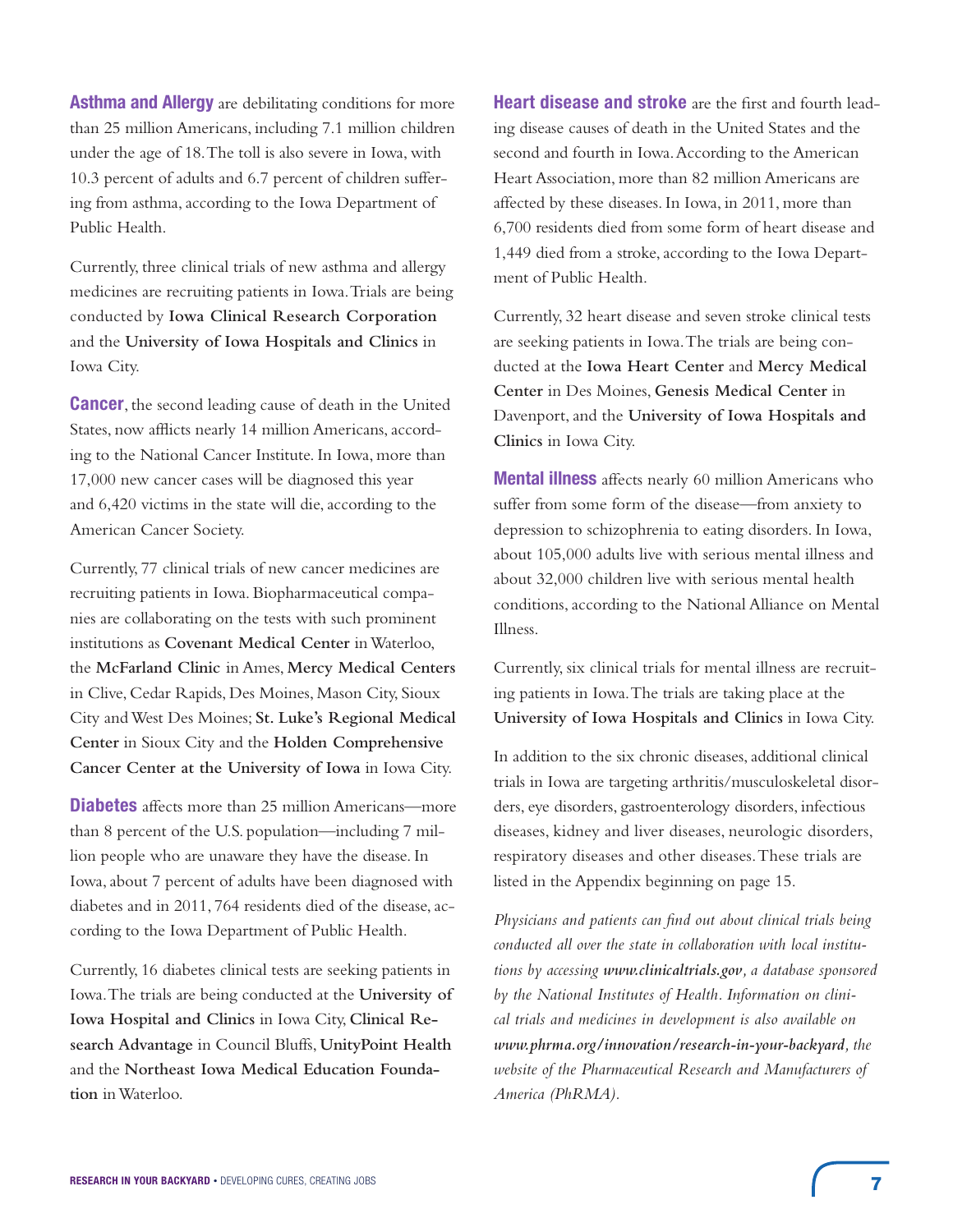# **What is the Clinical Trial Experience?**

Clinical trials are research studies that grant participants early access to new medicines, which are being developed to help combat chronic and serious diseases. By volunteering for a clinical trial, patients take an active role in their healthcare by helping researchers test new treatments. In Iowa alone, 676 clinical trials have targeted chronic conditions like asthma/allergy, cancer, diabetes, heart disease, mental illness and stroke.

# **Phases of Clinical Trials**

There are three phases of testing used to evaluate potential new medicines:

**Phase I**—This phase is designed to test the safety of a new medicine. Researchers test the drug on a small group of people (20-80) and evaluate safety aspects of the drug, such as safe dosage range, the best way of administering the treatment (pill form vs. a shot for example) and identifying what, if any, side effects there may be.

**Phase II**—This phase is designed to test effectiveness and safety. The treatment is given to 100 to 300 people to assess efficacy and try to identify less common side effects, which may appear when more people are tested. This phase is usually placebo-controlled and doubleblinded—neither patients nor doctors know if the patient is getting placebo or the medicine.

**Phase III**—This phase is designed to confirm effectiveness and safety, monitor side effects and compare the unapproved drug being tested to commonly used medications from the market to determine which is more effective. A large group (1,000-3,000) receives this treatment, and like Phase II, it is usually placebo-controlled and double-blinded.

# **Learning About and Accessing Clinical Trials**

Patients can learn about clinical trials several ways. Healthcare providers are aware of clinical trials being conducted at hospitals, universities and other leading healthcare facilities, and these institutions can be valuable sources of information for patients looking to participate. Patients can also use hospital and university websites to find the trials being conducted in their area. More information about clinical trials and how to volunteer for one can be found at *http://centerwatch.com*, a PhRMA-recommended website.

In Iowa, the University of Iowa hosts a searchable database for patients in the state looking for clinical trials at *http://www.uihealthcare.org/clinicalresearch/*.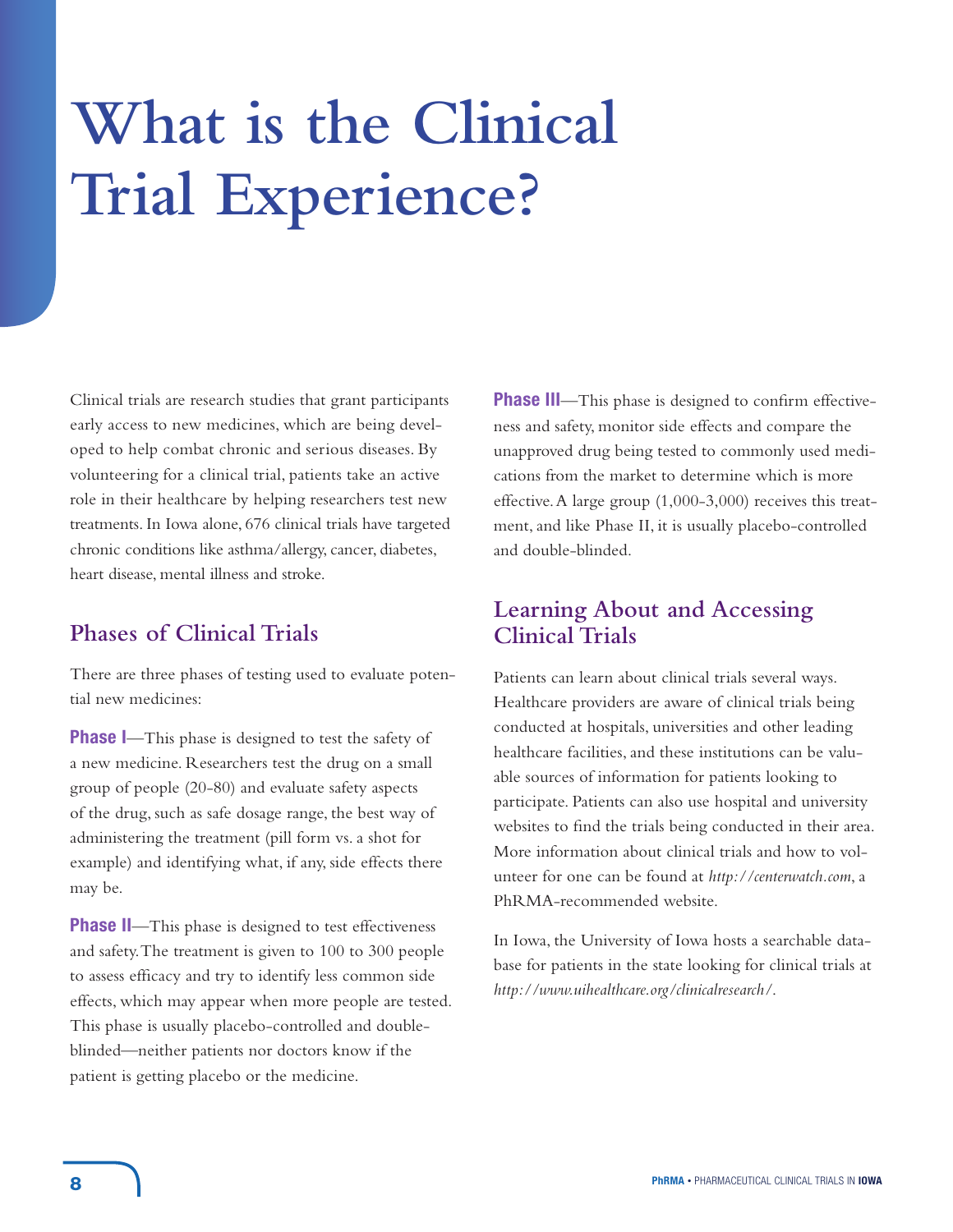# **What to Expect**

Since clinical trials are often conducted in a doctor's office, patients may need to devote more time to physician visits and physical examinations. They may also have additional responsibilities, like keeping a daily log of their health. All prospective participants must sign an informed consent document saying they understand that the clinical trial is research, and that they can leave the trial at any time. After consulting with their healthcare providers, patients can volunteer to participate, leading to a pre-screening interview. If they fit the criteria and requirements of the test, they can be enrolled.

# **Patient Expenses**

Patients should ask during pre-screening interviews what it will cost them to participate in a clinical trial. Clinical trial sponsors usually pay for all research-related

expenses and additional testing or physician visits required by the trial. Patients or their insurance companies may be asked to pay for any routine treatments of their disease. And it's important to know some health plans do not pay for clinical trials. Patients should make it a point to learn if they or their insurance company will be assessed any fees and should determine if their insurance company will cover the expense of routine examinations. Patients who live a distance from the trial site should learn the clinic's policy for covering travel costs and living expenses.

The National Cancer Institute, for example, makes patients responsible for their own travel costs for the initial screening visits. Once a patient is enrolled, the Institute will pay for transportation costs for all subsequent trialrelated visits. These patients will receive a small per diem for food and lodging.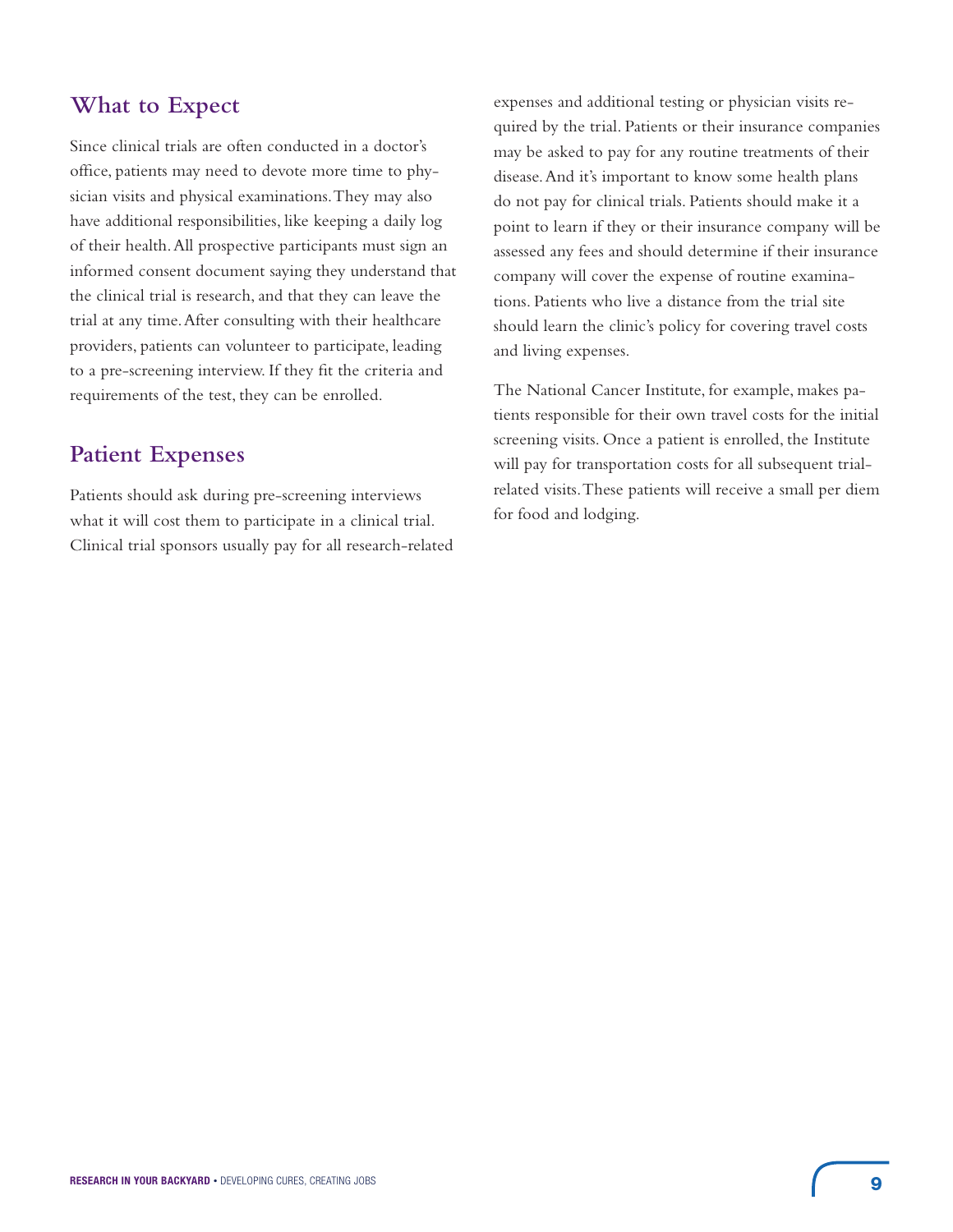# **New Generation Medicines in Development**

Some of the medicines that have been tested in Iowa are cutting-edge biotechnology drugs.

America's biopharmaceutical research companies are using biotechnology to develop hundreds of new medicines and vaccines today. And Iowa is one of the states where this research and development work is being done.

Through biotechnology, new ways are being developed to not only more effectively treat disease, but also to predict and even prevent it.

Biotechnology medicines are developed through biological processes using living cells or organisms, rather than traditional chemical synthesis, the mainstay of pharmaceutical development for decades.

Such novel treatments use a variety of new approaches to treat disease. For example, a monoclonal antibody is a laboratory-made version of the naturally occurring immune system protein that binds to and neutralizes foreign invaders. Interferons are proteins that interfere with the ability of a cell to reproduce.

Antisense drugs, meanwhile, are medicines that interfere with the communication process that tells a cell to produce an unwanted protein. In addition, nanotechnology is being used in biotechnology research to provide drugdelivery systems, new treatments and diagnostics.

Some of the medicines in clinical testing feature these technologies.

For example:

- A genetically-modified virus-based vaccine to treat melanoma is in studies at the **University of Iowa Hospitals & Clinics** in Iowa City.
- A recombinant fusion protein to treat macular edema is being studied in clinical trials at the **Medical Associates Clinic** in Dubuque and the **Wolfe Eye Clinic** in West Des Moines.
- A monoclonal antibody in the pipeline that is targeting several types of lymphoma is in clinical trials at **Hematology Oncology Associates of the Quad Cities** in Bettendorf.
- A therapeutic vaccine, designed to jump-start the immune system to fight disease, is in development for lung cancer in **Waterloo**.
- An engineered human antibody to reduce inflammation in psoriasis is in clinical trials in **West Des Moines**.

The biotechnology medicines and vaccines that are being developed today are helping to expand the frontiers of science and that could lead to more and better treatments for patients. In Iowa, as in other states, this innovation is the result of a successful collaboration of biopharmaceutical companies and local research institutions.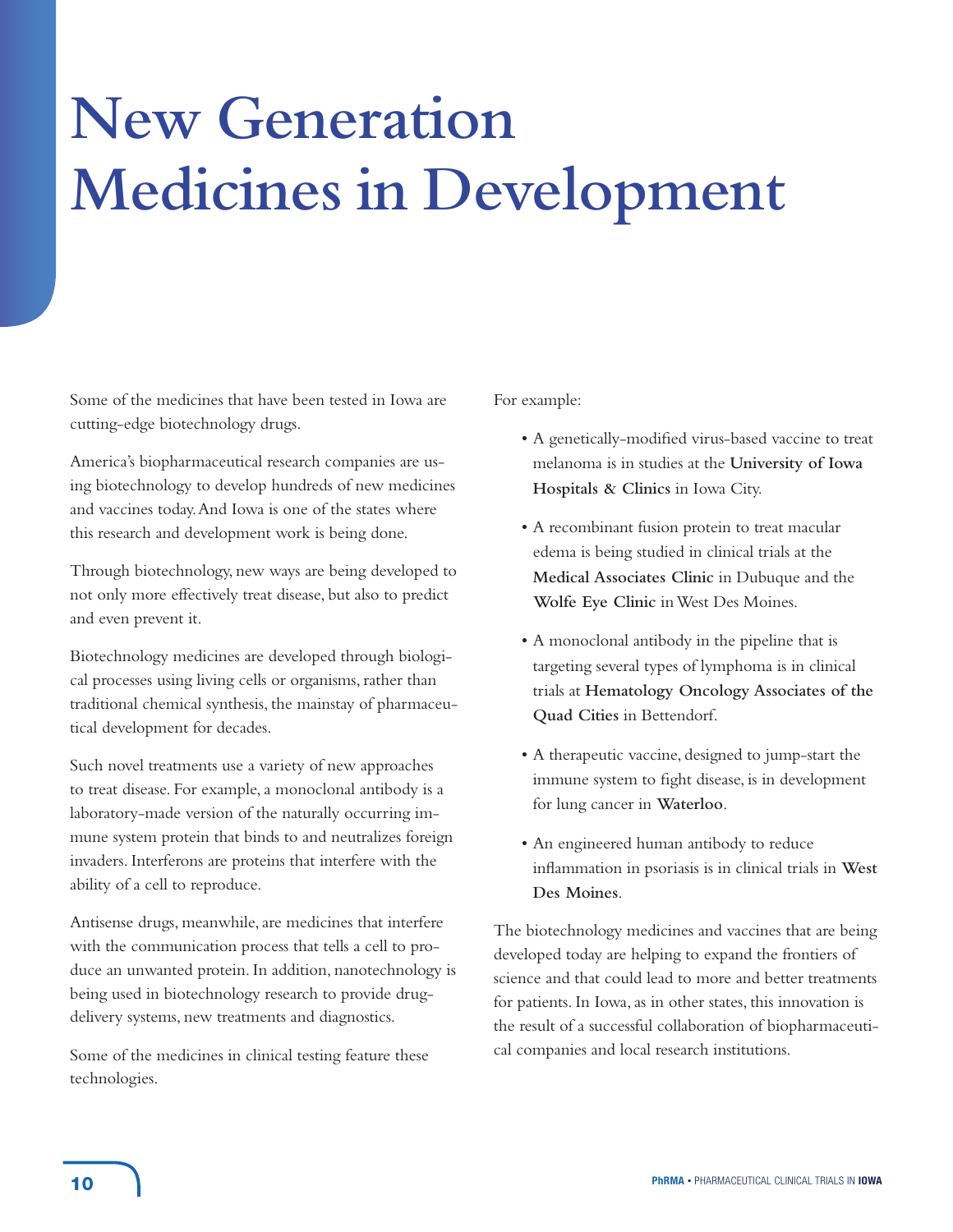# **Conclusion**

Biopharmaceutical research companies' close collaboration with clinicians and research institutions in Iowa benefits patients, the state's economy and the advancement of science and patient care. Clinical trials provide stimulating biopharmaceutical research work and a reliable source of revenue for the state's medical schools, hospitals and local contract research organizations, and the medicines being tested are sometimes cutting-edge cell

and protein treatments with the potential to be safer and more effective than older chemical compound drugs.

What's more, Iowans considering participation in clinical trials have a wide range of choices, including 141 tests of new medicines for the six most debilitating chronic diseases.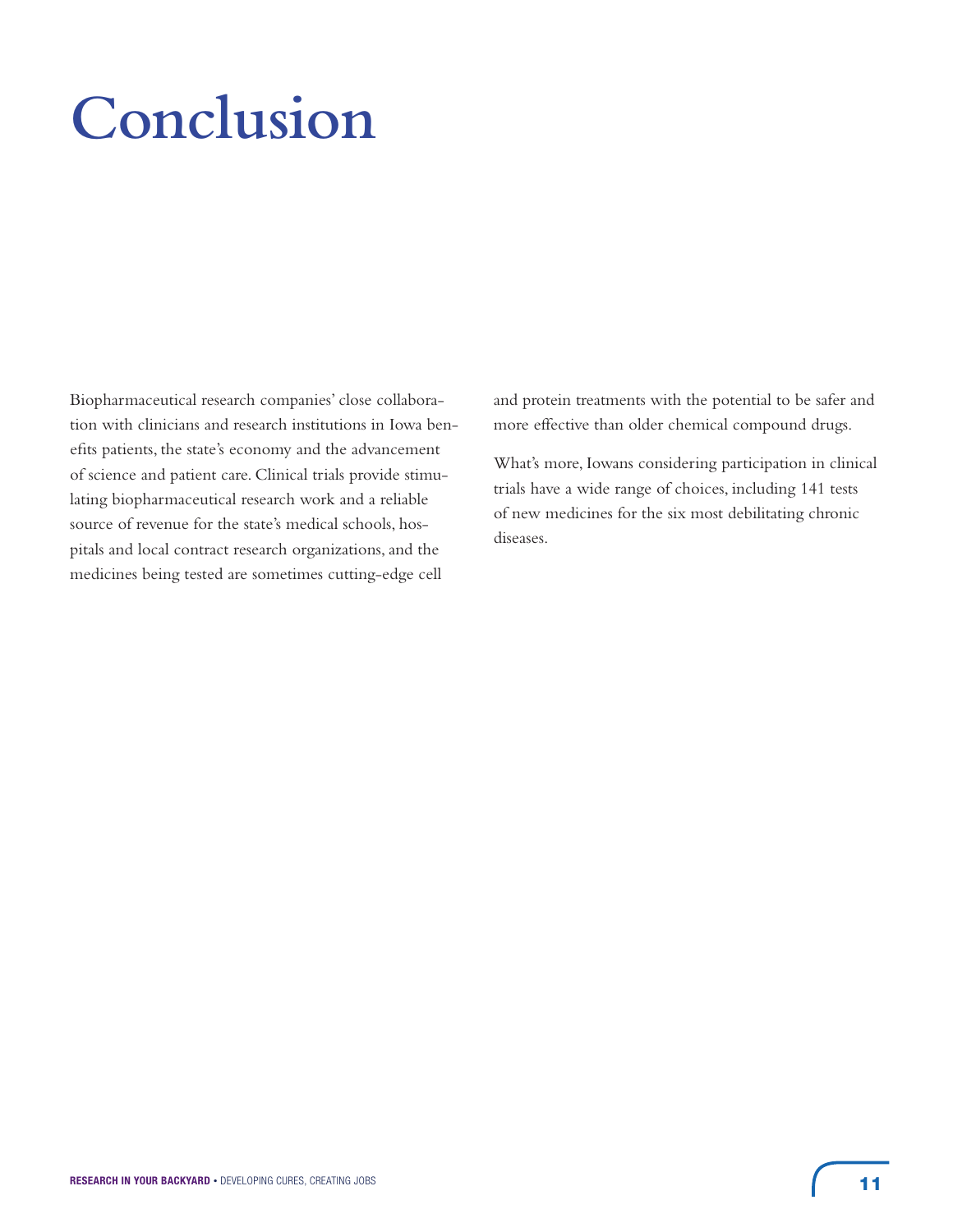# **The Drug Discovery, Development and Approval Process**

It takes 10-15 years on average for an experimental drug to travel from the lab to U.S. patients. Only five in 5,000 compounds that enter preclinical testing make it to human testing. One of these five tested in people is approved.

| <b>Clinical Trials</b>           |                                                           |                          |                                             |                                                             |                                                                                 |                                            |                      |                                            |
|----------------------------------|-----------------------------------------------------------|--------------------------|---------------------------------------------|-------------------------------------------------------------|---------------------------------------------------------------------------------|--------------------------------------------|----------------------|--------------------------------------------|
|                                  | Discovery/<br><b>Preclinical Testing</b>                  |                          | Phase I                                     | Phase II                                                    | <b>Phase III</b>                                                                |                                            | <b>FDA</b>           | <b>Phase IV</b>                            |
| <b>Years</b>                     | 6.5                                                       |                          | 1.5                                         | $\overline{2}$                                              | 3.5                                                                             |                                            | 1.5                  |                                            |
| <b>Test</b><br><b>Population</b> | Laboratory and<br>animal studies                          | Ë<br>$\vec{a}$<br>□      | 20 to 80<br>healthy<br>volunteers           | 100 to 300<br>patient<br>volunteers                         | 1,000 to 3,000<br>patient<br>volunteers                                         | ED<br>$\vec{a}$<br>ក                       | Review               | Additional<br>post-                        |
| <b>Purpose</b>                   | Assess safety,<br>biological activity<br>and formulations | $\frac{e}{\overline{L}}$ | <b>Determine</b><br>safety<br>and<br>dosage | Evaluate<br>effective-<br>ness,<br>look for<br>side effects | Confirm<br>effectiveness,<br>monitor adverse<br>reactions from<br>long-term use | $\mathbf{\Xi}$<br>$\frac{e}{\overline{L}}$ | process/<br>approval | marketing<br>testing<br>required<br>by FDA |
| <b>Success</b><br>Rate           | 5,000<br>compounds<br>evaluated                           |                          |                                             | 5<br>enter trials                                           |                                                                                 |                                            | approved             |                                            |

# **The Drug Development and Approval Process**

# **The U.S. system of new drug approvals is perhaps the most rigorous in the world.**

It takes 10-15 years, on average, for an experimental drug to travel from lab to U.S. patients, according to the Tufts Center for the Study of Drug Development. Only five in 5,000 compounds that enter preclinical testing make it to human testing. And only one of those five is approved for sale.

On average, it costs a company \$1.2 billion, including the cost of failures, to get one new medicine from the laboratory to U.S. patients, according to a 2007 study by the Tufts Center for the Study of Drug Development.

Once a new compound has been identified in the laboratory, medicines are usually developed as follows:

**Preclinical Testing.** A pharmaceutical company conducts laboratory and animal studies to show biological activity of the compound against the targeted disease, and the compound is evaluated for safety.

**Investigational New Drug Application (IND).** After completing preclinical testing, a company files an IND with the U.S. Food and Drug Administration (FDA) to begin to test

the drug in people. The IND shows results of previous experiments; how, where and by whom the new studies will be conducted; the chemical structure of the compound; how it is thought to work in the body; any toxic effects found in the animal studies; and how the compound is manufactured. All clinical trials must be reviewed and approved by the Institutional Review Board (IRB) where the trials will be conducted. Progress reports on clinical trials must be submitted at least annually to FDA and the IRB.

**Clinical Trials, Phase I**—Researchers test the drug in a small group of people, usually between 20 and 80 healthy adult volunteers, to evaluate its initial safety and tolerability profile, determine a safe dosage range, and identify potential side effects.

**Clinical Trials, Phase II**—The drug is given to volunteer patients, usually between 100 and 300, to see if it is effective, identify an optimal dose, and further evaluate its shortterm safety.

**Clinical Trials, Phase III**—The drug is given to a larger, more diverse patient population, often involving between 1,000 and 3,000 patients (but sometime many more thousands), to generate statistically significant evidence to confirm its safety and effectiveness. They are the longest studies, and usually take place in multiple sites around the world.

# **New Drug Application (NDA)/Biologic**

**License Application (BLA).** Following the completion of all three phases of clinical trials, a company analyzes all of the data and files an NDA or BLA with FDA if the data successfully demonstrate both safety and effectiveness. The applications contain all of the scientific information that the company has gathered. Applications typically run 100,000 pages or more.

**Approval.** Once FDA approves an NDA or BLA, the new medicine becomes available for physicians to prescribe. A company must continue to submit periodic reports to FDA, including any cases of adverse reactions and appropriate quality-control records. For some medicines, FDA requires additional trials (Phase IV) to evaluate long-term effects.

Discovering and developing safe and effective new medicines is a long, difficult, and expensive process. PhRMA member companies invested an estimated \$48.5 billion in research and development in 2012.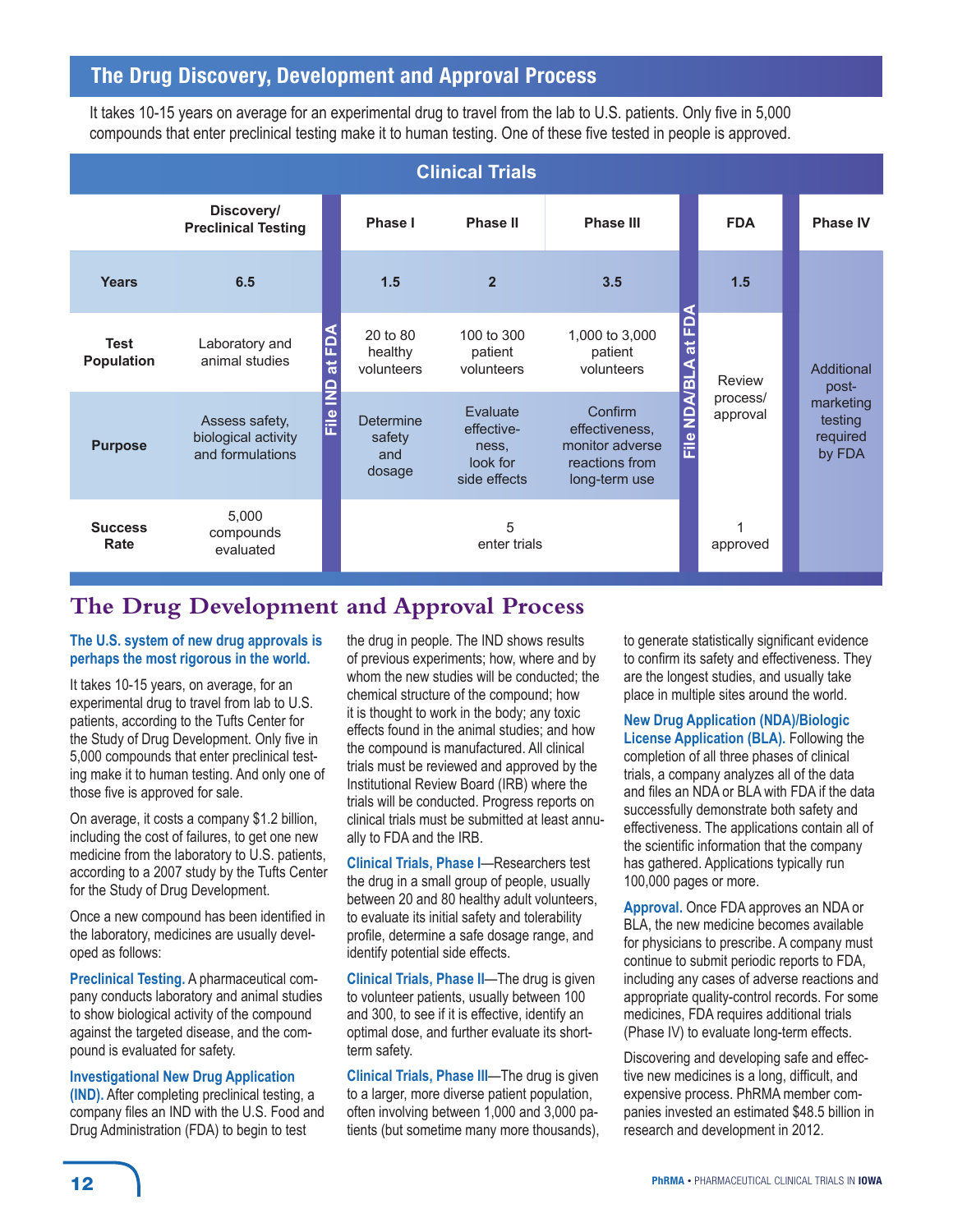# **The Good News— Many Clinical Trials are Still Recruiting**

There are 141 clinical trials of new chronic disease drugs recruiting patients in Iowa. These trials target the most debilitating chronic conditions—cancer, heart disease, stroke, asthma and allergy, diabetes and mental illness.

| <b>Clinical Trials in Iowa Communities</b> |                           |                |                 |                      |                       |                |  |  |
|--------------------------------------------|---------------------------|----------------|-----------------|----------------------|-----------------------|----------------|--|--|
| <b>Location</b>                            | Asthma/<br><b>Allergy</b> | <b>Cancer</b>  | <b>Diabetes</b> | <b>Heart Disease</b> | <b>Mental Illness</b> | <b>Stroke</b>  |  |  |
| Ames                                       |                           | 11             | $\overline{1}$  | $\overline{2}$       |                       | $\mathbf{1}$   |  |  |
| <b>Cedar Rapids</b>                        |                           | 6              |                 |                      |                       |                |  |  |
| Clive                                      |                           | $\overline{4}$ |                 |                      |                       |                |  |  |
| <b>Council Bluffs</b>                      |                           |                | $\sqrt{5}$      |                      |                       |                |  |  |
| <b>Des Moines</b>                          |                           | 13             | 10              | $\sqrt{6}$           | $\mathbf{1}$          | $\overline{2}$ |  |  |
| Iowa City                                  | 3                         | 54             | $\sqrt{5}$      | 13                   | $\overline{2}$        | $\overline{4}$ |  |  |
| <b>Sioux City</b>                          |                           | 18             |                 |                      |                       |                |  |  |
| Waterloo                                   |                           | 5              | $\overline{2}$  | 3                    |                       | $\overline{2}$ |  |  |
| <b>West Des Moines</b>                     |                           | 3              |                 | 3                    |                       | $\overline{2}$ |  |  |

*Source: www.clinicaltrials.gov*

*Note: Search criteria = Iowa, United States; Phase 0, 1, 2, 3; industry only. Search performed 12/14/2013. See Appendix for detailed information about these clinical trials. Disease columns will not match totals in the Appendix because some clinical trials are recruiting in more than one city. This list of cities and towns is representative and not a complete list of where clinical trials are taking place in Iowa.*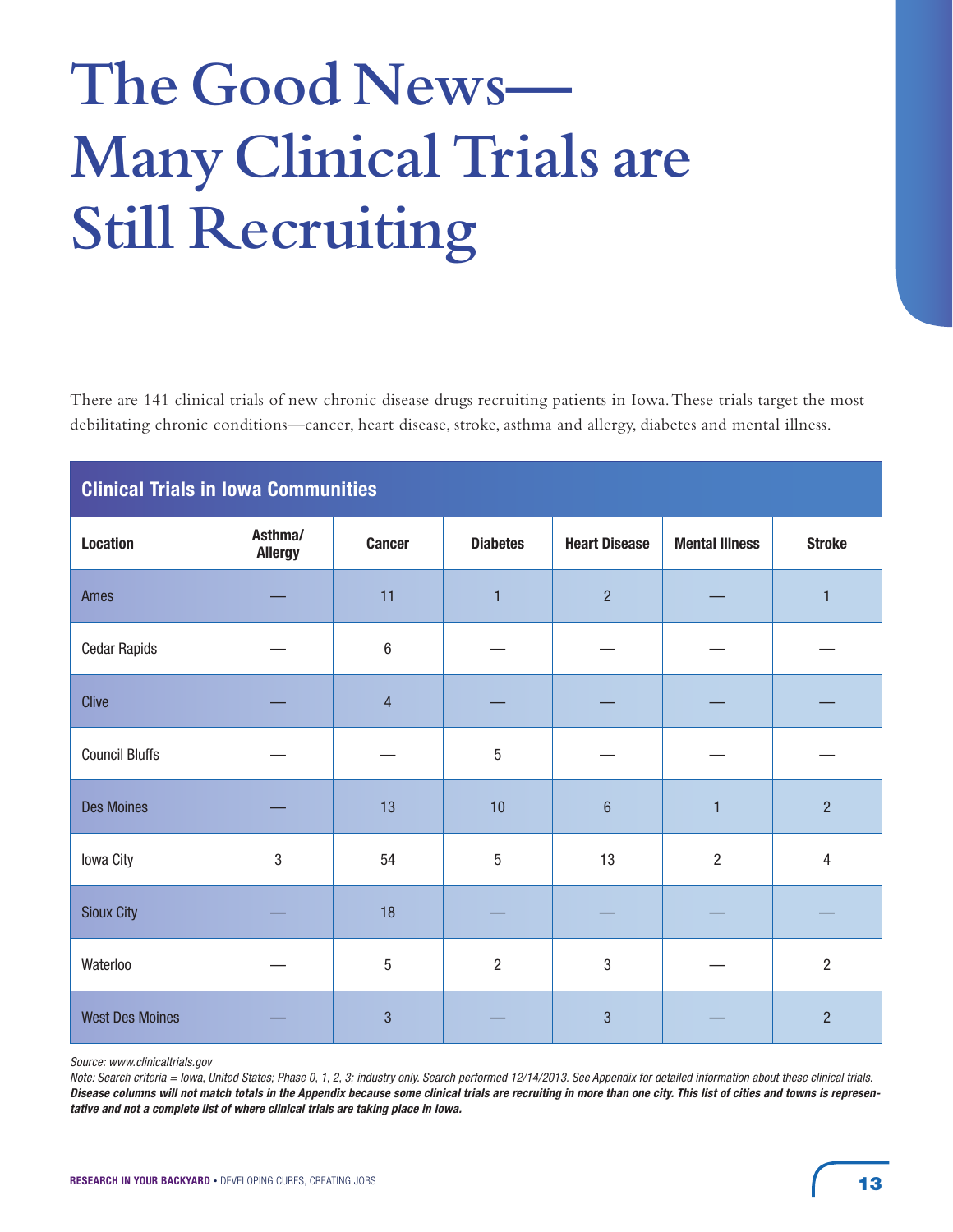# **The Good News—Many Clinical Trials are Still Recruiting**

**(continued)**

# **Asthma/Allergy—Leading Institutions Conducting Clinical Trials**

**Iowa Clinical Research Corporation**, Iowa City **University of Iowa Hospitals and Clinics**, Iowa City

# **Cancer—Leading Institutions Conducting Clinical Trials**

**Cedar Rapids Oncology Association**, Cedar Rapids

- **Covenant Clinic-Iowa Spine and Brain Institute**, Waterloo
- **Covenant Medical Center**, Waterloo

**Holden Comprehensive Cancer Center**, Iowa City

**Iowa Lutheran Hospital**, Des Moines

**Iowa Oncology Research Association**, Des Moines

**McFarland Clinic**, Ames

**Medical Oncology and Hematology Associates**, Des Moines, West Des Moines

- **Mercy Cancer Center-West Lakes**, Clive
- **Mercy Hospital**, Cedar Rapids

**Mercy Medical Center**, Des Moines

- **Mercy Medical Center**, Mason City
- **Mercy Medical Center,** Sioux City

**Mercy Medical Center**, West Des Moines

**Oncology Associates at Mercy Medical Center**, Cedar Rapids

- **St. Luke's Regional Medical Center**, Sioux City
- **Siouxland Hematology Oncology Associates**, Sioux City

**The Iowa Clinic-Iowa Urology**, West Des Moines

**University of Iowa Hospitals and Clinics**, Iowa City

**UnityPoint Health**, Des Moines

**UnityPoint Health**, West Des Moines

# **Diabetes—Leading Institutions Conducting Clinical Trials**

**Northeast Iowa Medical Education Foundation**, Waterloo

**Ruan Neuroscience Center/Mercy Medical Center**, Des Moines

**UnityPoint Health**, Des Moines

**University of Iowa Hospitals and Clinics**, Iowa City

# **Heart Disease—Leading Institutions Conducting Clinical Trials**

**Iowa Heart Center,** Des Moines

**Northeast Iowa Medical Education Foundation**, Waterloo

**Ruan Neuroscience Center/Mercy Medical Center,** Des Moines

**UnityPoint Health**, Des Moines

**University of Iowa Hospitals and Clinics**, Iowa City

# **Mental Illness—Leading Institution Conducting Clinical Trials**

**University of Iowa Hospitals and Clinics**, Iowa City

# **Stroke—Leading Institutions Conducting Clinical Trials**

**Northeast Iowa Medical Education Foundation**, Waterloo

**Ruan Neuroscience Center/Mercy Medical Center**, Des Moines

**UnityPoint Health**, Des Moines

**University of Iowa Hospitals and Clinics**, Iowa City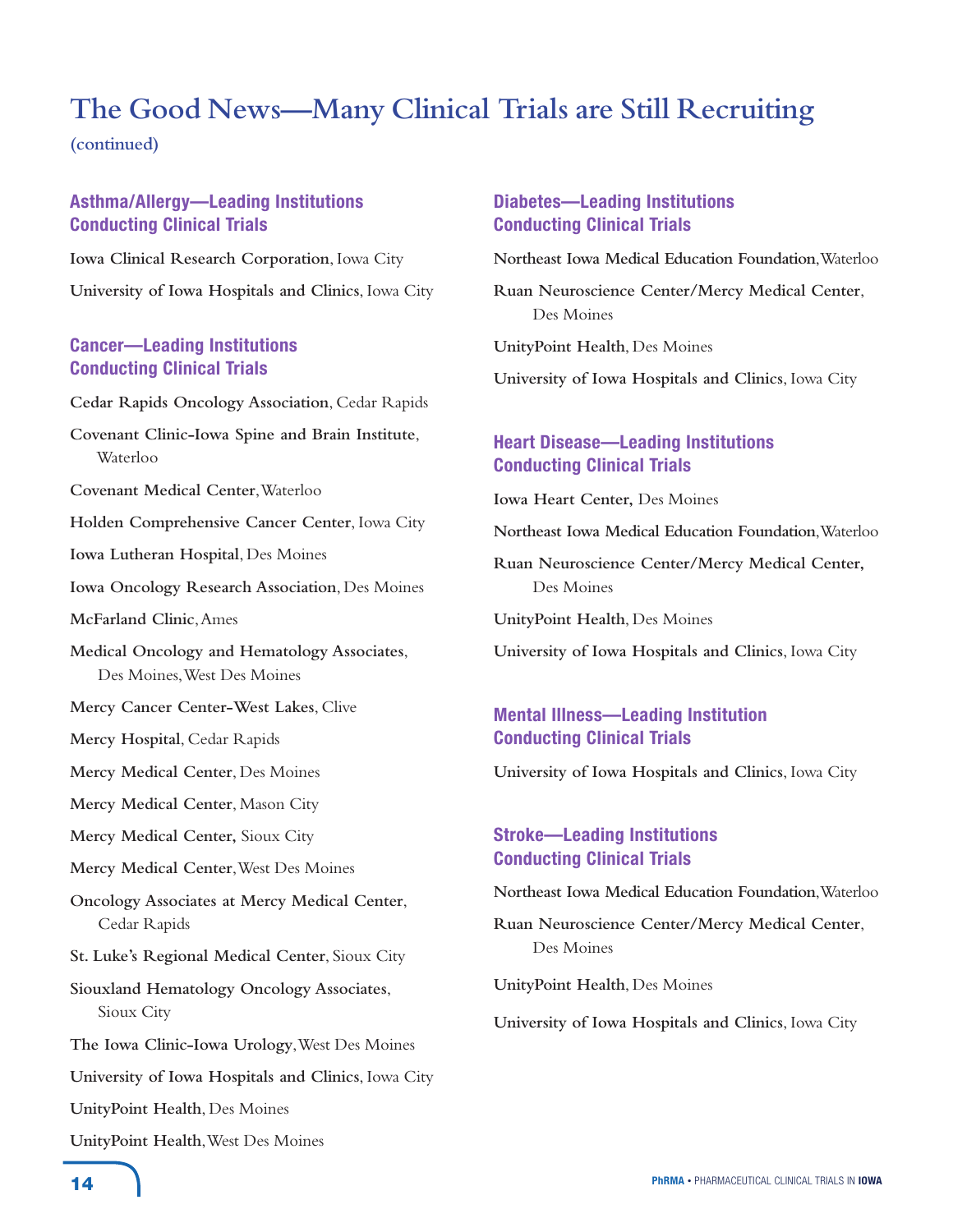# **Appendix**

**The clinical trials listed here involve tests that have not yet started recruiting patients or are just now seeking volunteers to participate. This information is potentially valuable to patients still seeking effective treatments for their chronic diseases. It provides a new therapeutic option to discuss with physicians.** 

**Those interested in obtaining more information about certain trials can use the URL code listed for each test to log onto** *www.clinicaltrials.gov***, the clinical tests database of the National Institutes of Health.** 

# **Arthritis/Musculoskeletal Disorders** (6 clinical trials recruiting)

# **Study 1:**

**Long-Term Effectiveness And Safety Of CP-690,550 For The Treatment Of Rheumatoid Arthritis**

http://ClinicalTrials.gov/show/NCT00413699

# **Study 2:**

**A Trial of NNC0109-0012, an Anti-IL-20 Biologic, in Patients With Active Rheumatoid Arthritis Who Are Inadequate Responders to Anti-TNFa Biologics**

http://ClinicalTrials.gov/show/NCT01636817

# **Study 3:**

**A Study of Ixekizumab in Participants With Active Psoriatic Arthritis**

http://ClinicalTrials.gov/show/NCT01695239

# **Study 4:**

**A Study of CNTO 136 (Sirukumab), Administered Subcutaneously, in Patients With Active Rheumatoid Arthritis Despite Disease-Modifying Antirheumatic Drug (DMARD) Therapy (SIRROUND)**

http://ClinicalTrials.gov/show/NCT01604343

# **Study 5:**

**A Study of CNTO 136 (Sirukumab), a Human Anti-IL-6 Monoclonal Antibody, Administered Subcutaneously, in Patients With Active Rheumatoid Arthritis Despite Anti-TNF-Alpha Therapy (SIRROUND)**

http://ClinicalTrials.gov/show/NCT01606761

# **Study 6:**

**Study of Ixekizumab in Participants With Active Ankylosing Spondylitis (AS)**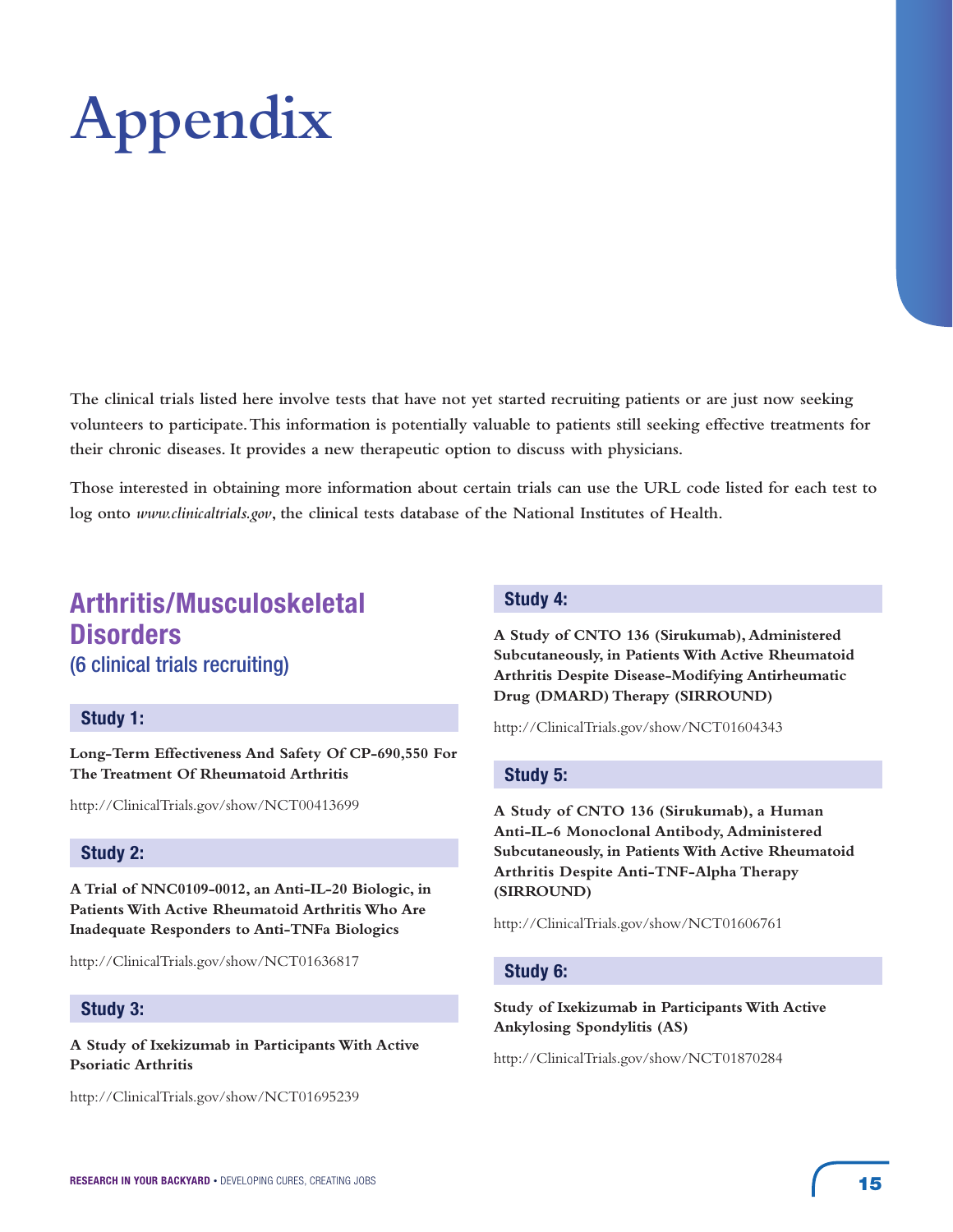# **Asthma**  (3 clinical trials recruiting)

# **Study 1:**

**A Study of Lebrikizumab in Patients With Uncontrolled Asthma Who Are on Inhaled Corticosteroids and a Second Controller Medication**

http://ClinicalTrials.gov/show/NCT01867125

# **Study 2:**

**OBS in Adolescent and Adults With EOE: A Phase II, Randomized, Double-Blind, Placebo Controlled, Study With an Open Label Extension**

http://ClinicalTrials.gov/show/NCT01642212

# **Study 3:**

**Phase III Cat-PAD Study**

http://ClinicalTrials.gov/show/NCT01620762

# **Cancer**  (77 clinical trials recruiting)

# **Study 1:**

**VTX-2337 and Pegylated Liposomal Doxorubicin (PLD) in Patients With Recurrent or Persistent Epithelial Ovarian, Fallopian Tube or Primary Peritoneal Cancer**

http://ClinicalTrials.gov/show/NCT01666444

# **Study 2:**

**Anemia Treatment for Advanced Non-Small Cell Lung Cancer (NSCLC) Patients Receiving Chemotherapy**

http://ClinicalTrials.gov/show/NCT00858364

# **Study 3:**

**Denosumab Compared to Zoledronic Acid in the Treatment of Bone Disease in Subjects With Multiple Myeloma**

http://ClinicalTrials.gov/show/NCT01345019

# **Study 4:**

**A Study of ALT-801 in Combination With Cisplatin and Gemcitabine in Muscle Invasive or Metastatic Urothelial Cancer**

http://ClinicalTrials.gov/show/NCT01326871

# **Study 5:**

**TRINOVA-3: A Study of AMG 386 or AMG 386 Placebo in Combination With Paclitaxel and Carboplatin to Treat Ovarian Cancer**

http://ClinicalTrials.gov/show/NCT01493505

# **Study 6:**

**Olaparib Monotherapy in Patients With BRCA Mutated Ovarian Cancer Following First Line Platinum Based Chemotherapy**

http://ClinicalTrials.gov/show/NCT01844986

# **Study 7:**

**Study of Cabozantinib (XL184) Versus Mitoxantrone Plus Prednisone in Men With Previously Treated Symptomatic Castration-resistant Prostate Cancer**

http://ClinicalTrials.gov/show/NCT01522443

# **Study 8:**

**A Study Comparing Treatment With 177Lu-DOTA0- Tyr3-Octreotate to Octreotide LAR in Patients With Inoperable, Progressive, Somatostatin Receptor Positive Midgut Carcinoid Tumours**

http://ClinicalTrials.gov/show/NCT01578239

# **Study 9:**

**A Phase II Study to Evaluate the Efficacy of TKI258 for the Treatment of Patients With FGFR2 Mutated or Wild-type Advanced and/or Metastatic Endometrial Cancer**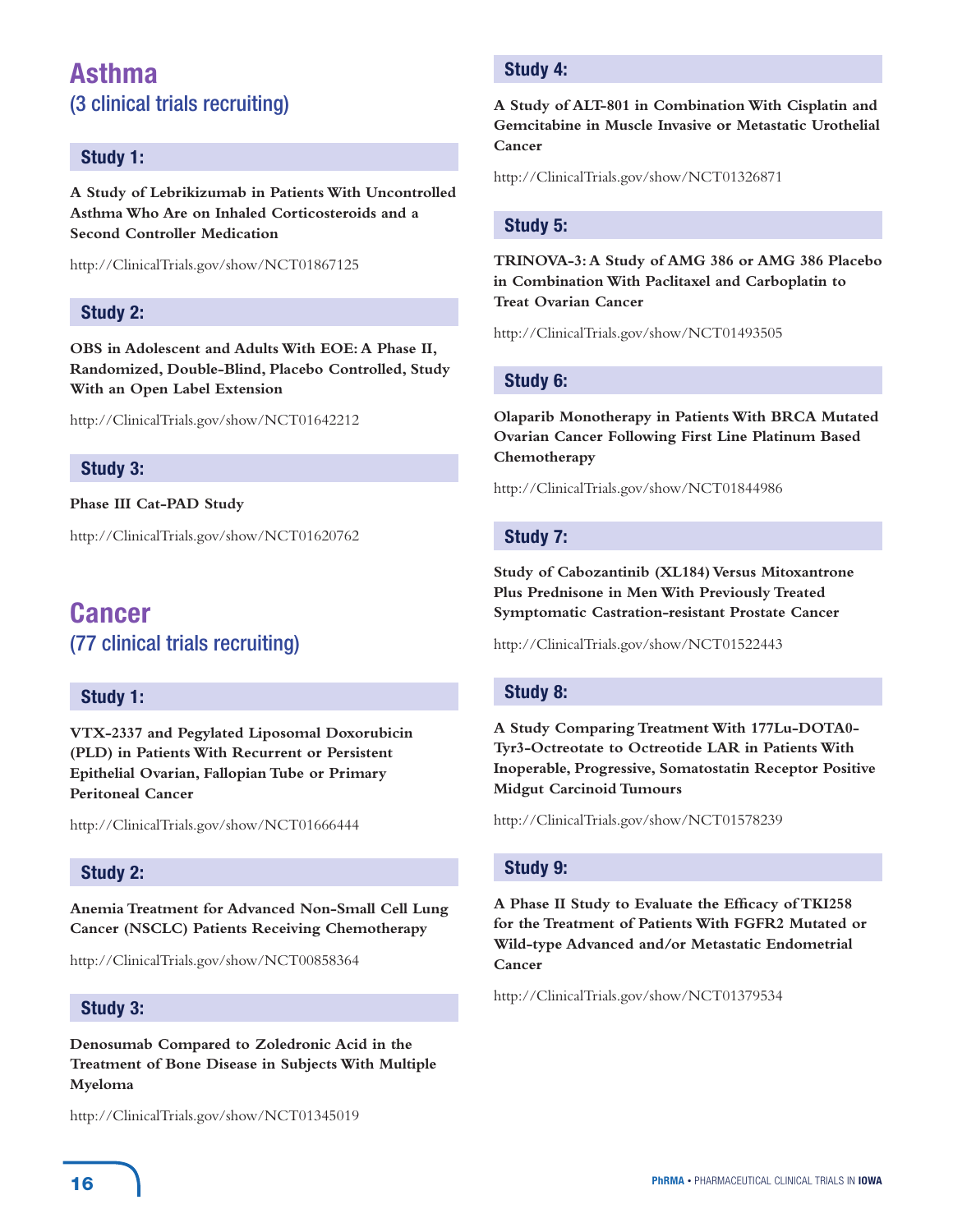# **Study 10:**

**Dose-Escalation Study of TH-302 in Combination With Sunitinib to Treat Patients With Advanced Renal Cell Carcinoma, Gastrointestinal Stromal Tumors and Pancreatic Neuroendocrine Tumors**

http://ClinicalTrials.gov/show/NCT01381822

# **Study 11:**

**A Phase 2 Study of the IDO Inhibitor INCB024360 Versus Tamoxifen for Subjects With Biochemicalrecurrent-only EOC, PPC or FTC Following Complete Remission With First-line Chemotherapy**

http://ClinicalTrials.gov/show/NCT01685255

#### **Study 12:**

**Video Impact on Neulasta Education**

http://ClinicalTrials.gov/show/NCT01752907

#### **Study 13:**

**NOLAN: Naproxen or Loratadine and Neulasta**

http://ClinicalTrials.gov/show/NCT01712009

## **Study 14:**

**A Randomized, Double-blind, Phase 3 Efficacy Trial of PROSTVAC-V/F +/- GM-CSF in Men With Asymptomatic or Minimally Symptomatic Metastatic Castrate-Resistant Prostate Cancer**

http://ClinicalTrials.gov/show/NCT01322490

# **Study 15:**

**LDK378 in Crizotinib naïve Adult Patients With ALKactivated Non-small Cell Lung Cancer**

http://ClinicalTrials.gov/show/NCT01685138

# **Study 16:**

**A Study of Avastin (Bevacizumab) in Combination With Standard of Care Treatment in Patients With Lung Cancer**

http://ClinicalTrials.gov/show/NCT01351415

# **Study 17:**

**A Study of MPDL3280A Compared With Docetaxel in Patients With Non-Small Cell Lung Cancer After Failure With Platinum-Containing Chemotherapy**

http://ClinicalTrials.gov/show/NCT02008227

#### **Study 18:**

**A Study of Kadcyla (Trastuzumab Emtansine) Plus Perjeta (Pertuzumab) Following Anthracyclines in Comparison With Herceptin (Trastuzumab) Plus Perjeta and a Taxane Following Anthracyclines as Adjuvant Therapy in Patients With Operable HER2-positive Primary Breast Cancer**

http://ClinicalTrials.gov/show/NCT01966471

#### **Study 19:**

**A Study to Evaluate the Safety and Efficacy of Inactivated Varicella-zoster Vaccine (VZV) as a Preventative Treatment for Herpes Zoster (HZ) and HZ-related Complications in Adult Participants With Solid Tumor or Hematologic Malignancy (V212-011 AM3)**

http://ClinicalTrials.gov/show/NCT01254630

#### **Study 20:**

**LDK378 Versus Chemotherapy in ALK Rearranged (ALK Positive) Patients Previously Treated With Chemotherapy (Platinum Doublet) and Crizotinib**

http://ClinicalTrials.gov/show/NCT01828112

#### **Study 21:**

**S1216, Phase III ADT+TAK-700 vs. ADT+Bicalutamide for Metastatic Prostate Cancer**

http://ClinicalTrials.gov/show/NCT01809691

#### **Study 22:**

**A Study to Compare the Safety and Efficacy of an Aromatase Inhibitor in Combination With Lapatinib, Trastuzumab or Both for the Treatment of Hormone Receptor Positive, HER2+ Metastatic Breast Cancer**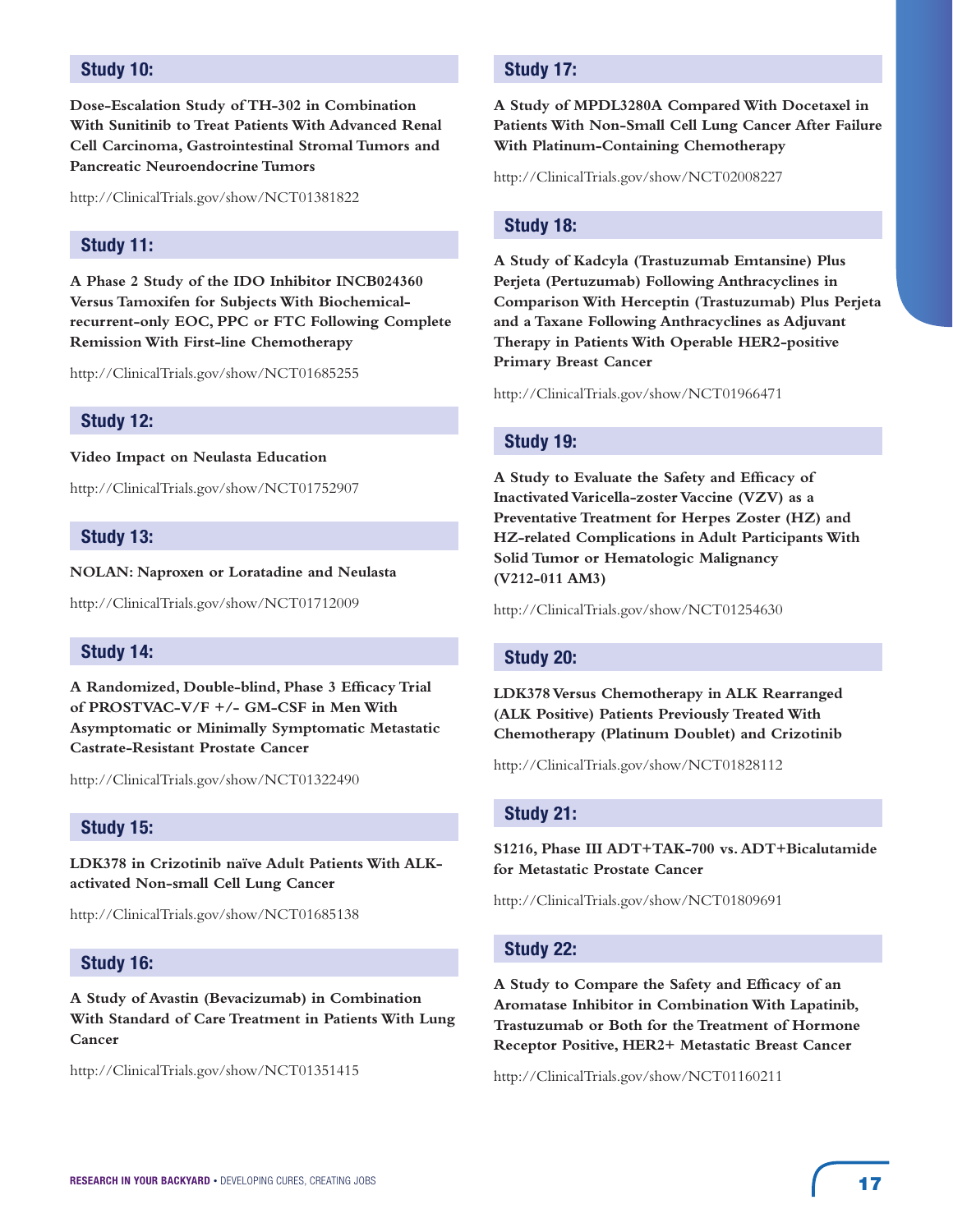# **Study 23:**

**A Phase 1 Dose Escalation Study of GC4419 in Combination With Chemoradiation for Squamous Cell Cancer of the Head & Neck**

http://ClinicalTrials.gov/show/NCT01921426

#### **Study 24:**

**S0820, Adenoma and Second Primary Prevention Trial**

http://ClinicalTrials.gov/show/NCT01349881

## **Study 25:**

**Ketogenic Diet With Concurrent Chemoradiation for Pancreatic Cancer**

http://ClinicalTrials.gov/show/NCT01419483

#### **Study 26:**

**Ketogenic Diet Phase 1 for Head & Neck Cancer**

http://ClinicalTrials.gov/show/NCT01975766

## **Study 27:**

**Study of Everolimus With Bevacizumab to Treat Refractory Malignant Peripheral Nerve Sheath Tumors**

http://ClinicalTrials.gov/show/NCT01661283

## **Study 28:**

**Combination Study of Urelumab and Rituximab in Patients With B-cell Non-Hodgkins Lymphoma or CLL**

http://ClinicalTrials.gov/show/NCT01775631

#### **Study 29:**

**Study of Fulvestrant +/- Everolimus in Post-Menopausal, Hormone-Receptor + Metastatic Breast Ca Resistant to AI**

http://ClinicalTrials.gov/show/NCT01797120

#### **Study 30:**

**Ketogenic Diet With Chemoradiation for Lung Cancer (KETOLUNG)**

http://ClinicalTrials.gov/show/NCT01419587

# **Study 31:**

**Lenalidomide and Low-Dose Dexamethasone in Patients With Previously Treated Multiple Myeloma and Kidney Dysfunction**

http://ClinicalTrials.gov/show/NCT00790842

#### **Study 32:**

**Treatment Extension Study for Patients Who Have Previously Participated and Have Benefited From Iniparib in a Clinical Trial**

http://ClinicalTrials.gov/show/NCT01593228

#### **Study 33:**

**A Study of ALT-801 in Patients With Relapsed or Refractory Multiple Myeloma**

http://ClinicalTrials.gov/show/NCT01670994

#### **Study 34:**

**A Study of LY2875358 in Non Small Cell Lung Cancer (NSCLC) Participants**

http://ClinicalTrials.gov/show/NCT01900652

#### **Study 35:**

**A Study of the Safety and Efficacy of ONO-7746 in Adult Cancer Patients With Chemotherapy Induced Thrombocytopenia**

http://ClinicalTrials.gov/show/NCT01345214

#### **Study 36:**

**Study Comparing Combination of LGX818 Plus MEK162 and LGX818 Monotherapy Versus Vemurafenib in BRAF Mutant Melanoma**

http://ClinicalTrials.gov/show/NCT01909453

# **Study 37:**

**TELESTAR (Telotristat Etiprate for Somatostatin Analogue Not Adequately Controlled Carcinoid Syndrome)**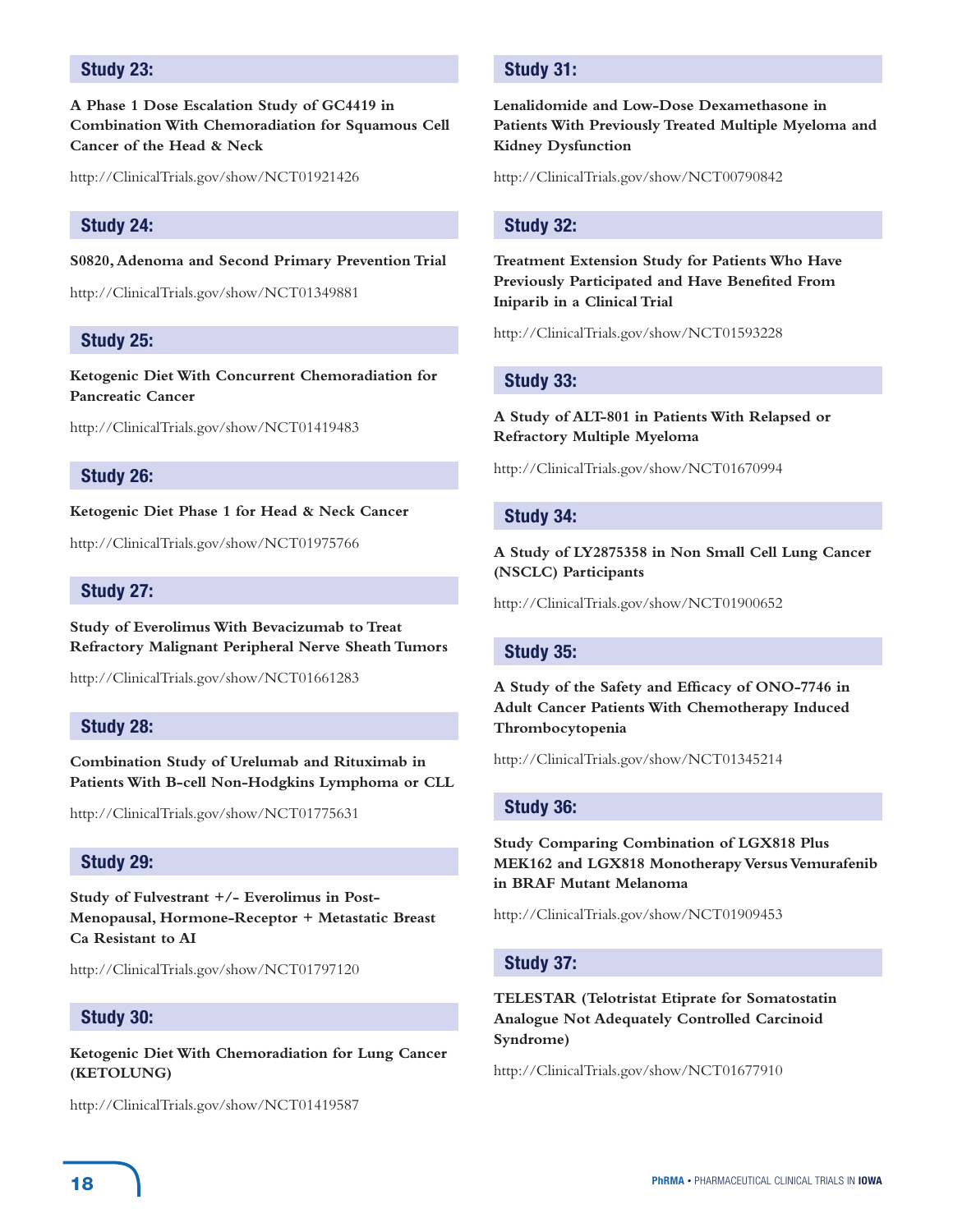# **Study 38:**

**Phase III Study of Rindopepimut/GM-CSF in Patients With Newly Diagnosed Glioblastoma**

http://ClinicalTrials.gov/show/NCT01480479

# **Study 39:**

**Study of Bortezomib and Dexamethasone With or Without Elotuzumab to Treat Relapsed or Refractory Multiple Myeloma**

http://ClinicalTrials.gov/show/NCT01478048

#### **Study 40:**

**Phase III Study of Lenalidomide and Dexamethasone With or Without Elotuzumab to Treat Newly Diagnosed, Previously Untreated Multiple Myeloma**

http://ClinicalTrials.gov/show/NCT01335399

# **Study 41:**

**MLN9708 Plus Lenalidomide and Dexamethasone Versus Placebo Plus Lenalidomide and Dexamethasone in Adult Patients With Newly Diagnosed Multiple Myeloma**

http://ClinicalTrials.gov/show/NCT01850524

# **Study 42:**

**Safety and Efficacy of Pomalidomide, Bortezomib and Low-dose Dexamethasone in Subjects With Relapsed or Refractory Multiple Myeloma**

http://ClinicalTrials.gov/show/NCT01734928

# **Study 43:**

**Phase 3 Trial of Autologous Dendritic Cell Immunotherapy (AGS-003) Plus Standard Treatment of Advanced Renal Cell Carcinoma (RCC)**

http://ClinicalTrials.gov/show/NCT01582672

#### **Study 44:**

**A Study of Trabectedin or Dacarbazine for the Treatment of Patients With Advanced Liposarcoma or Leiomyosarcoma**

http://ClinicalTrials.gov/show/NCT01343277

# **Study 45:**

**Study of Nivolumab (BMS-936558) vs. Everolimus in Pre-Treated Advanced or Metastatic Clear-cell Renal Cell Carcinoma**

http://ClinicalTrials.gov/show/NCT01668784

#### **Study 46:**

**Ipilimumab With or Without Talimogene Laherparepvec in Unresected Melanoma**

http://ClinicalTrials.gov/show/NCT01740297

## **Study 47:**

**A Phase III Study of Oral LDE225 Versus (vs) Temozolomide (TMZ) in Patients With Hedge-Hog (Hh)-Pathway Activated Relapsed Medulloblastoma (MB)**

http://ClinicalTrials.gov/show/NCT01708174

#### **Study 48:**

**Sarcoma Study of MORAb-004 Utilization: Research and Clinical Evaluation**

http://ClinicalTrials.gov/show/NCT01574716

#### **Study 49:**

**A Study to Provide Access to Trabectedin in Patients With Non L-type Soft Tissue Sarcoma Who Have Persistent or Recurrent Disease and Who Are Not Expected to Benefit From Currently Available Standard of Care Treatment**

http://ClinicalTrials.gov/show/NCT00210665

#### **Study 50:**

**A Trial of TH-302 in Combination With Doxorubicin Versus Doxorubicin Alone to Treat Patients With Locally Advanced Unresectable or Metastatic Soft Tissue Sarcoma**

http://ClinicalTrials.gov/show/NCT01440088

#### **Study 51:**

**Treatment of Resistant Metastatic Melanoma Using Decitabine, Temozolomide and Panobinostat**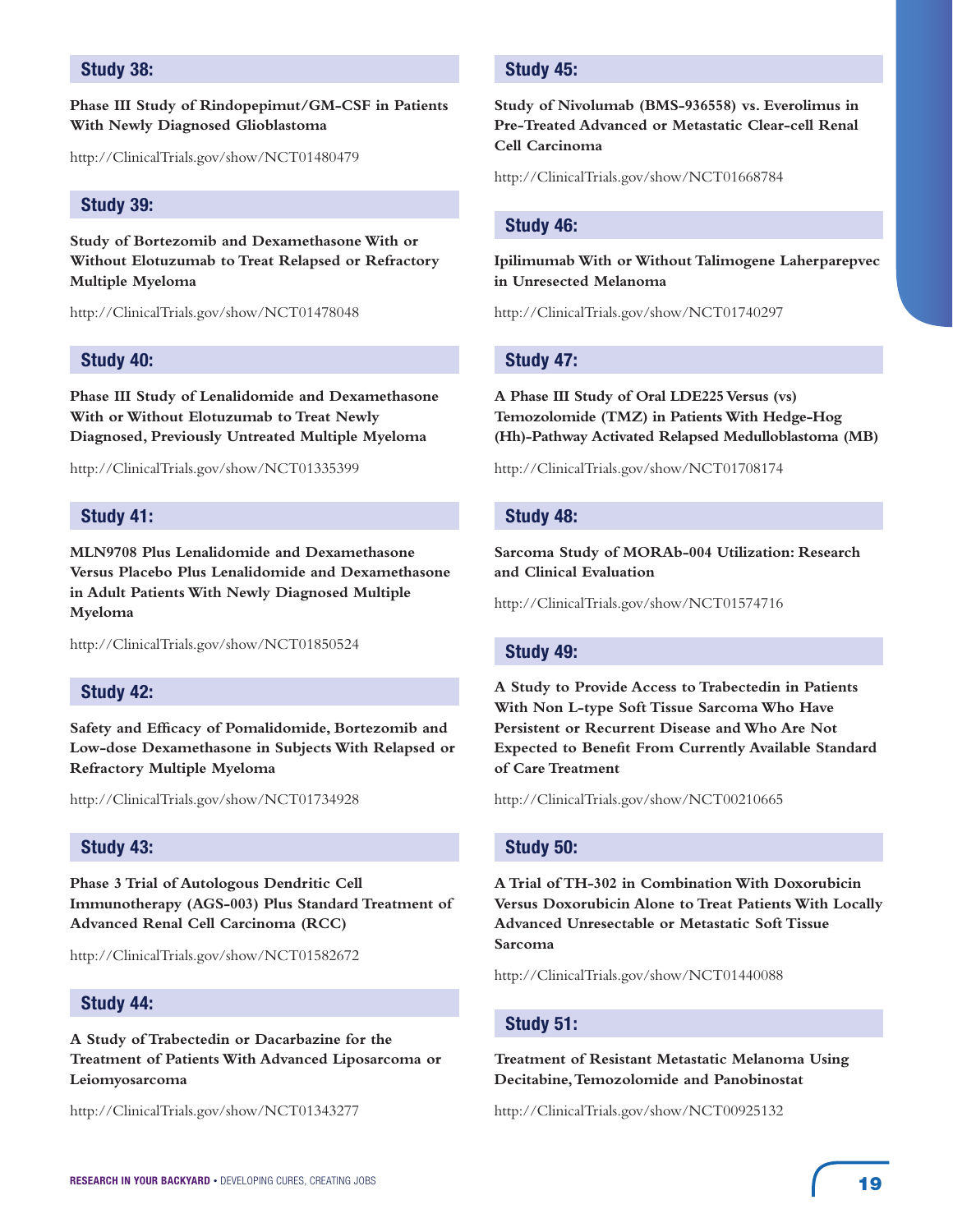# **Study 52:**

#### **Treatment of a Resistant Disease Using Decitabine Combined With Vemurafenib**

http://ClinicalTrials.gov/show/NCT01876641

# **Study 53:**

**A Study of the Bruton's Tyrosine Kinase Inhibitor Ibrutinib Given in Combination With Bendamustine and Rituximab in Patients With Newly Diagnosed Mantle Cell Lymphoma**

http://ClinicalTrials.gov/show/NCT01776840

#### **Study 54:**

**A Placebo-Controlled Study of Saracatinib (AZD0530) in Patients With Recurrent Osteosarcoma Localized to the Lung**

http://ClinicalTrials.gov/show/NCT00752206

## **Study 55:**

**Study of Pazopanib in the Treatment of Surgically Unresectable or Metastatic Chondrosarcoma**

http://ClinicalTrials.gov/show/NCT01330966

# **Study 56:**

**Study of Pazopanib in the Treatment of Surgically Unresectable or Metastatic Liposarcoma**

http://ClinicalTrials.gov/show/NCT01506596

# **Study 57:**

**Bevacizumab, Chemotherapy and Valproic Acid in Advanced Sarcomas**

http://ClinicalTrials.gov/show/NCT01106872

#### **Study 58:**

**A Study to Investigate the Efficacy and Safety of Bendamustine Compared With Bendamustine+RO5072759 (GA101) in Patients With Rituximab-Refractory, Indolent Non-Hodgkin's Lymphoma (GADOLIN)**

http://ClinicalTrials.gov/show/NCT01059630

## **Study 59:**

**ECHELON-2: A Comparison of Brentuximab Vedotin and CHP With Standard-of-care CHOP in the Treatment of Patients With CD30-positive Mature T-cell Lymphomas**

http://ClinicalTrials.gov/show/NCT01777152

## **Study 60:**

**A Study of Ibrutinib in Combination With Bendamustine and Rituximab in Patients With Relapsed or Refractory Chronic Lymphocytic Leukemia or Small Lymphocytic Lymphoma**

http://ClinicalTrials.gov/show/NCT01611090

#### **Study 61:**

**Phase 3 Frontline Therapy Trial in Patients With Advanced Classical Hodgkin Lymphoma**

http://ClinicalTrials.gov/show/NCT01712490

#### **Study 62:**

**Phase II Phosphatidylinositol 3-Kinase (PI3K) Inhibitor in Relapsed, Indolent or Aggressive Non-Hodgkin's Lymphomas (NHL)**

http://ClinicalTrials.gov/show/NCT01660451

#### **Study 63:**

**Alisertib (MLN8237) or Investigator's Choice in Patients With Relapsed/Refractory Peripheral T-Cell Lymphoma**

http://ClinicalTrials.gov/show/NCT01482962

# **Study 64:**

**Safety and Efficacy of CML Patients Who Switch to Nilotinib and Stop Treatment After Achieving and Sustaining MR4.5**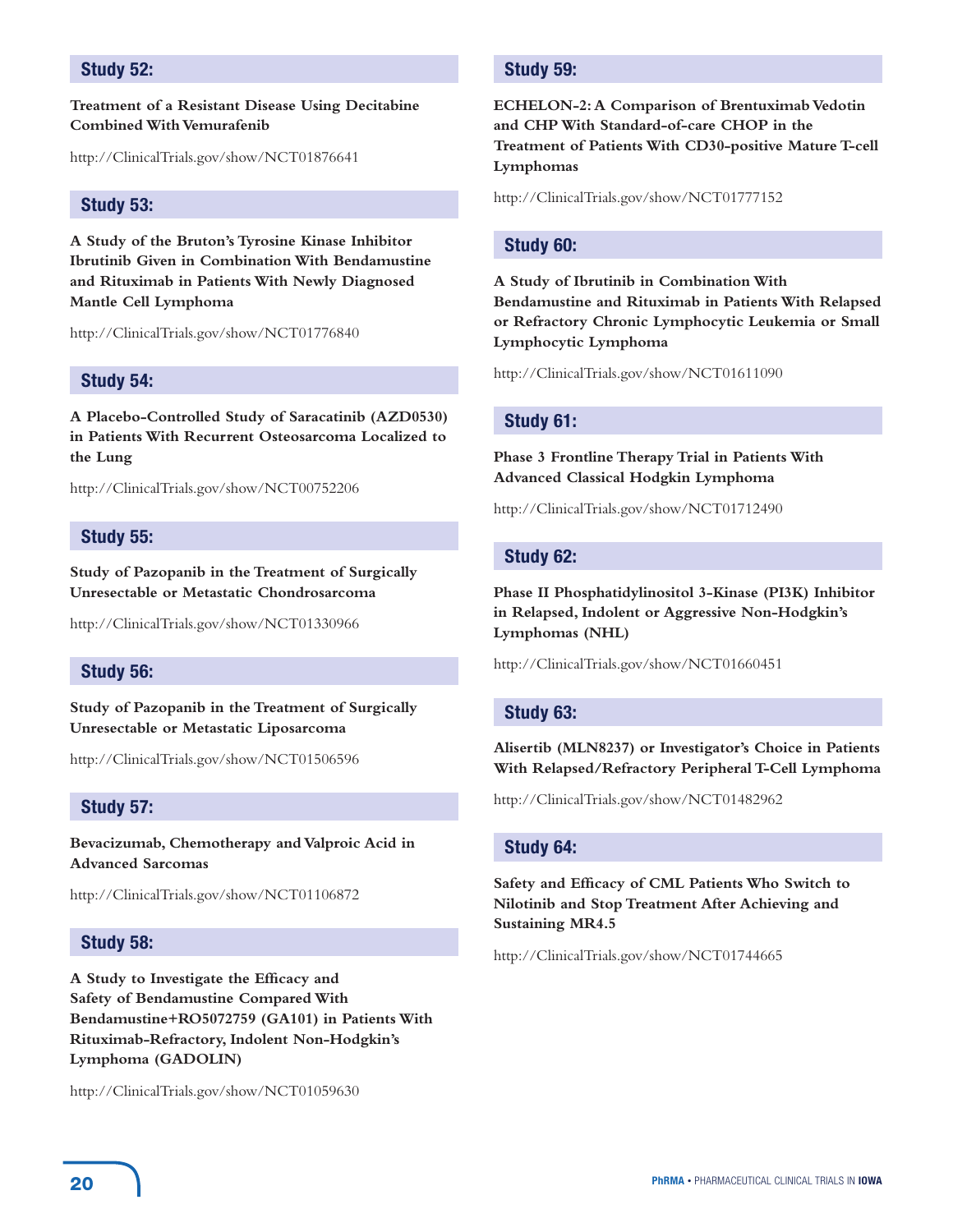# **Study 65:**

**A Study of Obinutuzumab (RO5072759) Plus Chemotherapy in Comparison With MabThera/ Rituxan (Rituximab) Plus Chemotherapy Followed by GA101 or MabThera/Rituxan Maintenance in Patients With Untreated Advanced Indolent Non-Hodgkin's Lymphoma** 

http://ClinicalTrials.gov/show/NCT01332968

#### **Study 66:**

**Ofatumumab Maintenance Treatment vs. No Further Treatment in Relapsed CLL Responding to Induction Therapy**

http://ClinicalTrials.gov/show/NCT01039376

# **Study 67:**

**Study of Zevalin Versus Observation in Patients at Least 60 Yrs Old With Newly Diagnosed Diffuse Large B-cell Lymphoma in PET-negative Complete Remission After R-CHOP or R-CHOP-like Therapy**

http://ClinicalTrials.gov/show/NCT01510184

#### **Study 68:**

**A Study Of Inotuzumab Ozogamicin Versus Investigator's Choice Of Chemotherapy In Patients With Relapsed Or Refractory Acute Lymphoblastic Leukemia**

http://ClinicalTrials.gov/show/NCT01564784

#### **Study 69:**

**Single Agent Ofatumumab Vs. Single Agent Rituximab in Follicular Lymphoma Relapsed After Rituximab-Containing Therapy**

http://ClinicalTrials.gov/show/NCT01200589

#### **Study 70:**

**A Study of Oral Sapacitabine in Elderly Patients With Newly Diagnosed Acute Myeloid Leukemia**

http://ClinicalTrials.gov/show/NCT01303796

# **Study 71:**

## **A Phase II Study of Tivozanib in Patients With Metastatic and Non-resectable Soft Tissue Sarcomas**

http://ClinicalTrials.gov/show/NCT01782313

#### **Study 72:**

**Rituximab, Bendamustine Hydrochloride, and Lenalidomide in Treating Patients With Refractory or Relapsed Indolent Non-Hodgkin Lymphoma**

http://ClinicalTrials.gov/show/NCT01429025

#### **Study 73:**

**Gynaecological Follow-up of a Subset of HPV-015 (NCT00294047) Study Subjects**

http://ClinicalTrials.gov/show/NCT01190176

#### **Study 74:**

**Myelodysplastic Syndromes (MDS) Event Free Survival With Iron Chelation Therapy Study**

http://ClinicalTrials.gov/show/NCT00940602

#### **Study 75:**

**Gynaecological Follow-up of a Subset of 580299/008 (NCT 00122681) Study Subjects**

http://ClinicalTrials.gov/show/NCT00937950

#### **Study 76:**

**A Study to Evaluate the Efficacy and Safety of Lenalidomide as Maintenance Therapy for Patients With B-Cell Chronic Lymphocytic Leukemia (CLL) Following Second Line Therapy**

http://ClinicalTrials.gov/show/NCT00774345

#### **Study 77:**

**Efficacy and Safety of Fosaprepitant Dimeglumine in Preventing Chemotherapy-Induced Nausea and Vomiting (MK-0517-031 AM4)**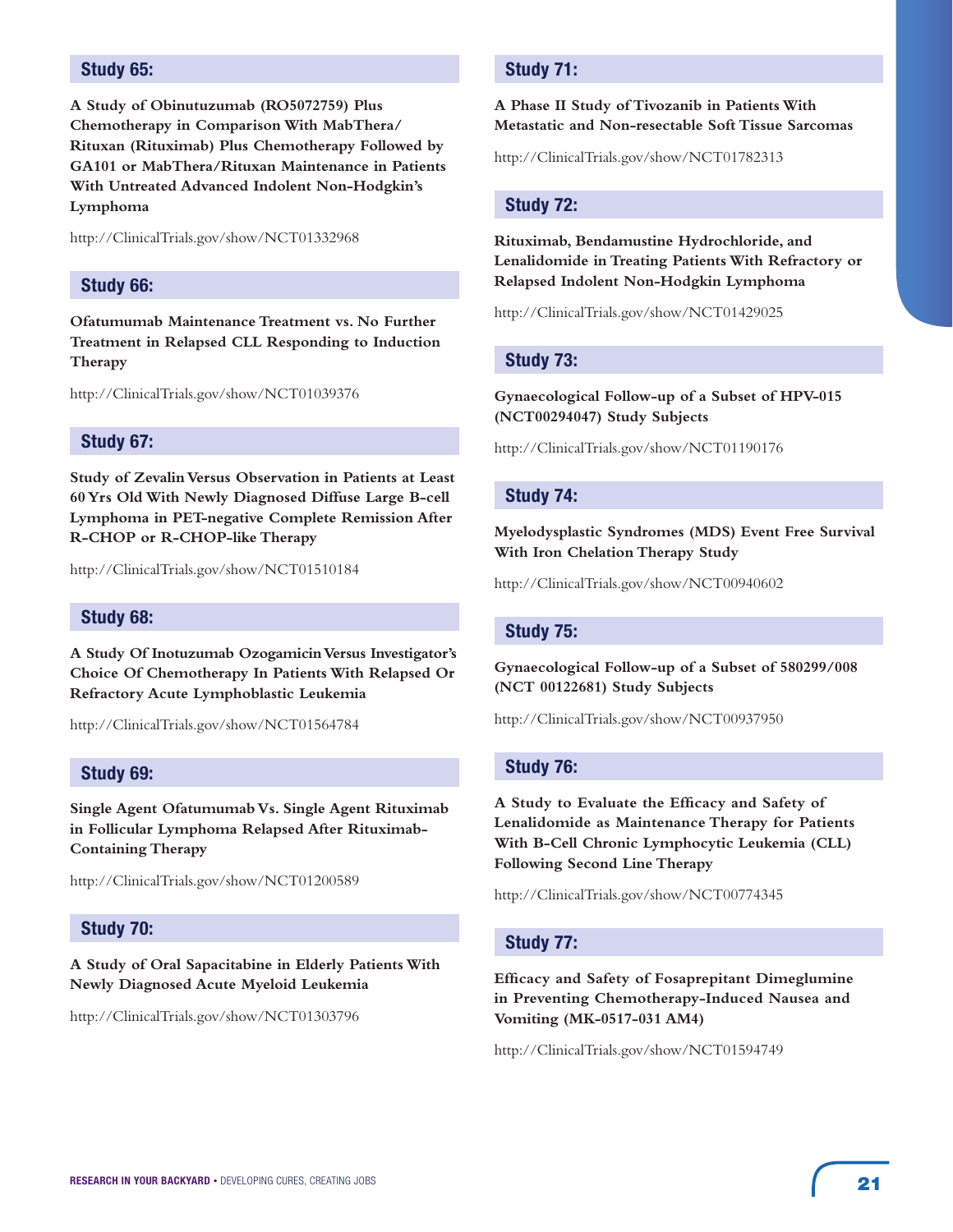# **Diabetes** (16 clinical trials recruiting)

# **Study 1:**

**A Study to Evaluate ITCA 650 for the Treatment of Type 2 Diabetes**

http://ClinicalTrials.gov/show/NCT01455857

# **Study 2:**

**Study of TAK-875 in Adults With Type 2 Diabetes and Cardiovascular Disease or Risk Factors for Cardiovascular Disease**

http://ClinicalTrials.gov/show/NCT01609582

# **Study 3:**

**Efficacy and Safety of Liraglutide in Combination With Metformin Compared to Metformin Alone, in Children and Adolescents With Type 2 Diabetes**

http://ClinicalTrials.gov/show/NCT01541215

# **Study 4:**

**Efficacy and Safety of FIAsp in a Basal-bolus Regimen Versus Basal Insulin Therapy, Both in Combination With Metformin in Adult Subjects With Type 2 Diabetes**

http://ClinicalTrials.gov/show/NCT01850615

# **Study 5:**

**The Efficacy and Safety of Liraglutide as Adjunct Therapy to Insulin in the Treatment of Type 1 Diabetes**

http://ClinicalTrials.gov/show/NCT01836523

# **Study 6:**

**Exenatide Study of Cardiovascular Event Lowering Trial (EXSCEL): A Trial To Evaluate Cardiovascular Outcomes After Treatment With Exenatide Once Weekly In Patients With Type 2 Diabetes Mellitus**

http://ClinicalTrials.gov/show/NCT01144338

# **Study 7:**

## **TAK-875 (Fasiglifam) in Combination With Sitagliptin in Adults With Type 2 Diabetes**

http://ClinicalTrials.gov/show/NCT01829464

# **Study 8:**

**Comparison of TAK-875 With Sitagliptin When Used in Combination With Metformin in Patients With Type 2 Diabetes**

http://ClinicalTrials.gov/show/NCT01834274

# **Study 9:**

**A Study of the Safety and Efficacy of MK-0431A in Pediatric Participants With Type 2 Diabetes Mellitus (MK-0431A-170 AM1)**

http://ClinicalTrials.gov/show/NCT01472367

# **Study 10:**

**A Study to Assess Cardiovascular Outcomes Following Treatment With MK-3102 in Participants With Type 2 Diabetes Mellitus (MK-3102-018 AM5)**

http://ClinicalTrials.gov/show/NCT01703208

# **Study 11:**

**Efficacy and Safety of Lixisenatide Versus Placebo on Top of Basal Insulin and/or Oral Antidiabetic Treatment in Older Type 2 Diabetic Patients**

http://ClinicalTrials.gov/show/NCT01798706

## **Study 12:**

**Multicenter Trial to Evaluate the Effect of Dapagliflozin on the Incidence of Cardiovascular Events**

http://ClinicalTrials.gov/show/NCT01730534

# **Study 13:**

**Efficacy and Safety of Lixisenatide Versus Insulin Glulisine on Top of Insulin Glargine With or Without Metformin in Type 2 Diabetic Patients**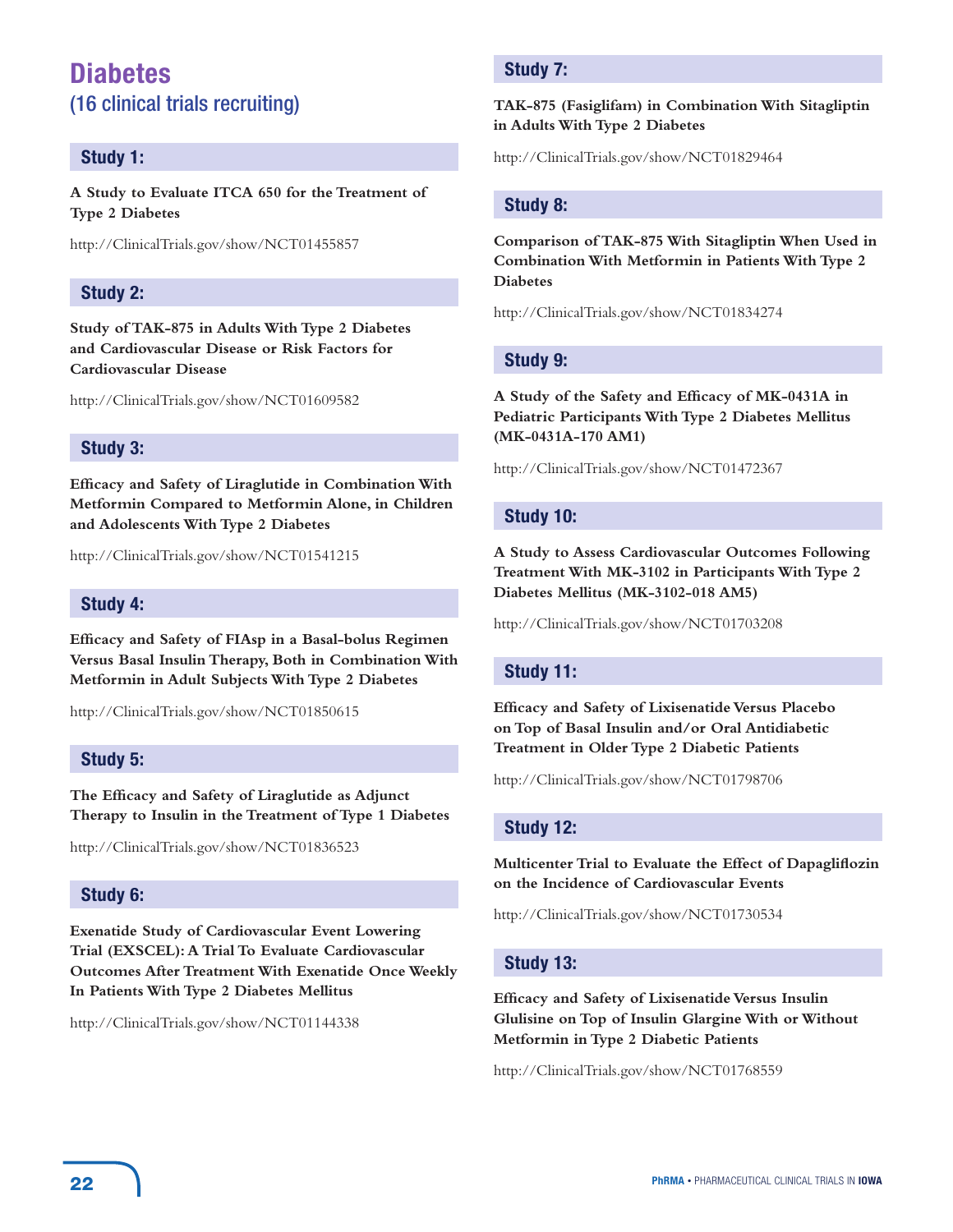# **Study 14:**

**A Comparative Effectiveness Study of Major Glycemia-lowering Medications for Treatment of Type 2 Diabetes**

http://ClinicalTrials.gov/show/NCT01794143

## **Study 15:**

**Insulin Resistance Intervention After Stroke Trial**

http://ClinicalTrials.gov/show/NCT00091949

#### **Study 16:**

**Study Of Diabetic Nephropathy With Atrasentan (SONAR)**

http://ClinicalTrials.gov/show/NCT01858532

# **Eye Disorders**  (5 clinical trials recruiting)

# **Study 1:**

**Efficacy and Safety Study of iSONEP With and Without Lucentis/Avastin to Treat Age-related Macular Degeneration (AMD)**

http://ClinicalTrials.gov/show/NCT01414153

# **Study 2:**

**Safety & Effectiveness Study of the Hydrus Device for Lowering IOP in Glaucoma Patients Undergoing Cataract Surgery**

http://ClinicalTrials.gov/show/NCT01539239

# **Study 3:**

#### **Study Assessing Double-masked Uveitis Treatment**

http://ClinicalTrials.gov/show/NCT01358266

## **Study 4:**

**Teprotumumab Treatment in Patients With Active Thyroid Eye Disease**

http://ClinicalTrials.gov/show/NCT01868997

# **Study 5:**

**Treatment for CI-DME in Eyes With Very Good VA Study**

http://ClinicalTrials.gov/show/NCT01909791

# **Gastroenterology Disorders**  (16 clinical trials recruiting)

#### **Study 1:**

**A Study to Evaluate the Safety and Efficacy of Ustekinumab Induction Therapy in Patients With Moderately to Severely Active Crohn's Disease (UNITI-2)**

http://ClinicalTrials.gov/show/NCT01369342

#### **Study 2:**

**A Study Of PF-00547659 In Patients With Moderate To Severe Ulcerative Colitis**

http://ClinicalTrials.gov/show/NCT01620255

# **Study 3:**

**Irritable Bowel Syndrome With Diarrhea (IBS-D) Rifaximin Re-Treatment Study**

http://ClinicalTrials.gov/show/NCT01543178

#### **Study 4:**

**Monitoring Disease Activity Using Video Capsule Endoscopy (VCE) in Crohn's Disease (CD) Subjects Receiving an Immunomodulator (IMM) and/or a Biological Treatment**

http://ClinicalTrials.gov/show/NCT01942720

#### **Study 5:**

**Open-label Extension (OLE) Study of Plecanatide for Chronic Idiopathic Constipation (CIC)**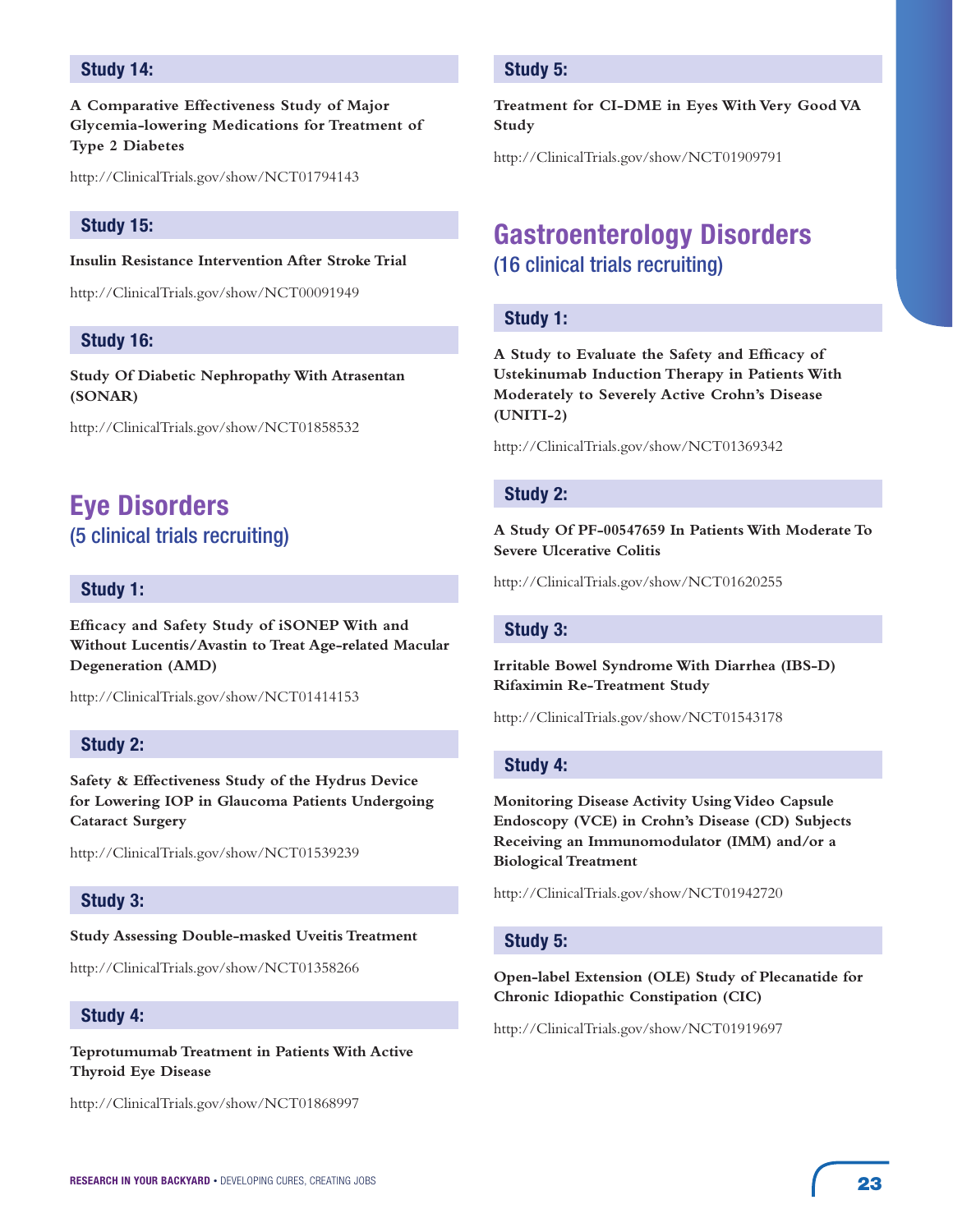# **Study 6:**

**Study To Test Whether PF-00547659 Is Safe And Improves Disease Symptoms In Patients With Crohn's Disease**

http://ClinicalTrials.gov/show/NCT01276509

# **Study 7:**

**Efficacy and Safety of Anti-MAP Therapy in Adult Crohn's Disease**

http://ClinicalTrials.gov/show/NCT01951326

# **Study 8:**

**Evaluation of the Efficacy and Safety of ALV003 in Symptomatic Celiac Disease Patients**

http://ClinicalTrials.gov/show/NCT01917630

# **Study 9:**

**Study of the Safety and Efficacy of Zoenasa® Versus Mesalamine Enema in Subjects With Left-Sided Ulcerative Colitis**

http://ClinicalTrials.gov/show/NCT01586533

# **Study 10:**

**Efficacy and Safety of Naldemedine in Treating Opioid-induced Constipation**

http://ClinicalTrials.gov/show/NCT01993940

# **Study 11:**

**The Efficacy and Safety Study of CB-5945 for the Treatment of Opioid-Induced Constipation**

http://ClinicalTrials.gov/show/NCT01901341

# **Study 12:**

**Safety Study of CB-5945 for the Treatment of Opioid-Induced Constipation**

http://ClinicalTrials.gov/show/NCT01696643

#### **Study 13:**

**A Study To Monitor Long-Term Treatment With PF-00547659**

http://ClinicalTrials.gov/show/NCT01298492

# **Study 14:**

**Trichuris Suis Ova Treatment in Left-sided Ulcerative Colitis**

http://ClinicalTrials.gov/show/NCT01953354

## **Study 15:**

#### **12-Week Study of Plecanatide for CIC (The CIC3 Study)**

http://ClinicalTrials.gov/show/NCT01982240

# **Study 16:**

**A Long-Term Registry of Humira® (Adalimumab) in Patients With Moderately to Severely Active Ulcerative Colitis (UC)**

http://ClinicalTrials.gov/show/NCT01848561

# **Heart Disease** (32 clinical trials recruiting)

## **Study 1:**

**Intracardiac CrYoablation for AtrioVentricular Nodal Reentrant Tachycardia**

http://ClinicalTrials.gov/show/NCT01426425

# **Study 2:**

**Efficacy and Safety of Targeted Intramyocardial Delivery of Auto CD34+ Stem Cells for Improving Exercise Capacity in Subjects With Refractory Angina**

http://ClinicalTrials.gov/show/NCT01508910

## **Study 3:**

# **A Pivotal Trial to Establish the Efficacy and Long-term Safety of the Parachute Implant System**

http://ClinicalTrials.gov/show/NCT01614652

# **Study 4:**

**Safety and Efficacy Continued Access Study of the Medtronic CoreValve® System in the Treatment of Symptomatic Severe Aortic Stenosis in Very High Risk Subjects and High Risk Subjects Who Need Aortic Valve Replacement**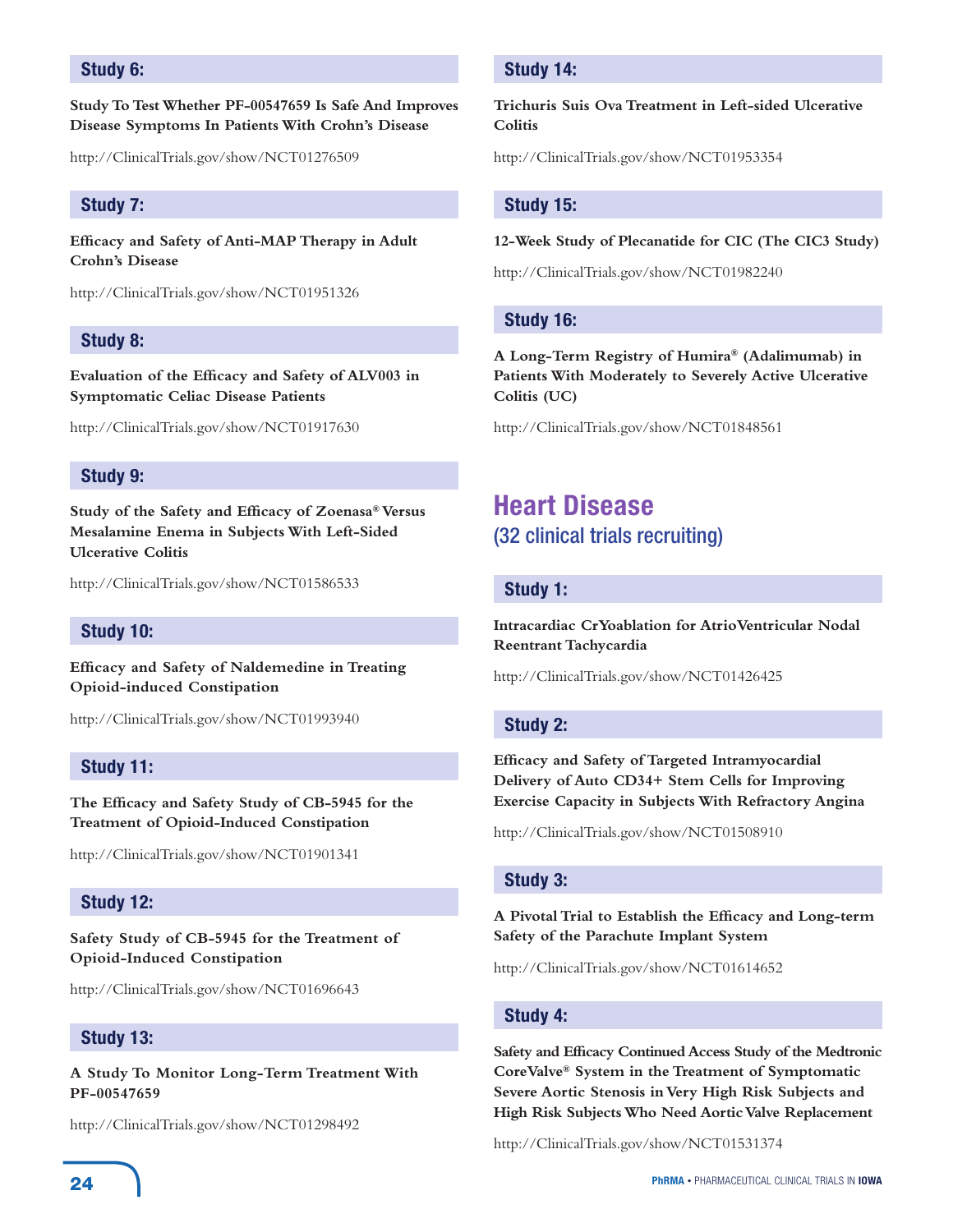# **Study 5:**

#### **A Study of Genetically Targeted Enzyme Replacement Therapy for Advanced Heart Failure**

http://ClinicalTrials.gov/show/NCT01643330

# **Study 6:**

**BIOHELIX-I Bare Metal Stent Study**

http://ClinicalTrials.gov/show/NCT01612767

# **Study 7:**

**A Study Comparing Cardiovascular Effects of Ticagrelor and Clopidogrel in Patients With Peripheral Artery Disease**

http://ClinicalTrials.gov/show/NCT01732822

## **Study 8:**

**Cardiovascular Risk Reduction Study (Reduction in Recurrent Major CV Disease Events)**

http://ClinicalTrials.gov/show/NCT01327846

# **Study 9:**

**ST Monitoring to Detect Acute Coronary Syndrome Events in Implantable Cardioverter Defibrillator Patients**

http://ClinicalTrials.gov/show/NCT01424722

## **Study 10:**

**Evaluation of Cardiovascular Outcomes After an Acute Coronary Syndrome During Treatment With Alirocumab SAR236553 (REGN727) (ODYSSEY Outcomes)**

http://ClinicalTrials.gov/show/NCT01663402

## **Study 11:**

**Clinical Outcomes Assessment of the MitraClip Therapy Percutaneous Therapy for High Surgical Risk Patients (COAPT)**

http://ClinicalTrils.gov/show/NCT01626079

# **Study 12:**

# **Multicenter Trial to Evaluate the Effect of Dapagliflozin on the Incidence of Cardiovascular Events**

http://ClinicalTrials.gov/show/NCT01730534

#### **Study 13:**

**Phase IIb Safety and Efficacy Study of Four Dose Regimens of BAY1021189 in Patients With Heart Failure With Reduced Ejection Fraction Suffering From Worsening Chronic Heart Failure (SOCRATES-REDUCED)**

http://ClinicalTrils.gov/show/NCT01951625

# **Study 14:**

**Phase IIb Safety and Efficacy Study of Four Dose Regimens of BAY1021189 in Patients With Heart Failure and Preserved Ejection Fraction Suffering From Worsening Chronic Heart Failure (SOCRATES-PRESERVED)**

http://ClinicalTrials.gov/show/NCT01951638

## **Study 15:**

**Study To Evaluate D-Ribose For The Treatment of Congestive Heart Failure**

http://ClinicalTrials.gov/show/NCT01858480

# **Study 16:**

#### **INcrease Of VAgal TonE in CHF**

http://ClinicalTrials.gov/show/NCT01303718

# **Study 17:**

**The PARTNER II Trial: Placement of AoRTic TraNscathetER Valves**

http://ClinicalTrials.gov/show/NCT01314313

# **Study 18:**

#### **Insulin Resistance Intervention After Stroke Trial**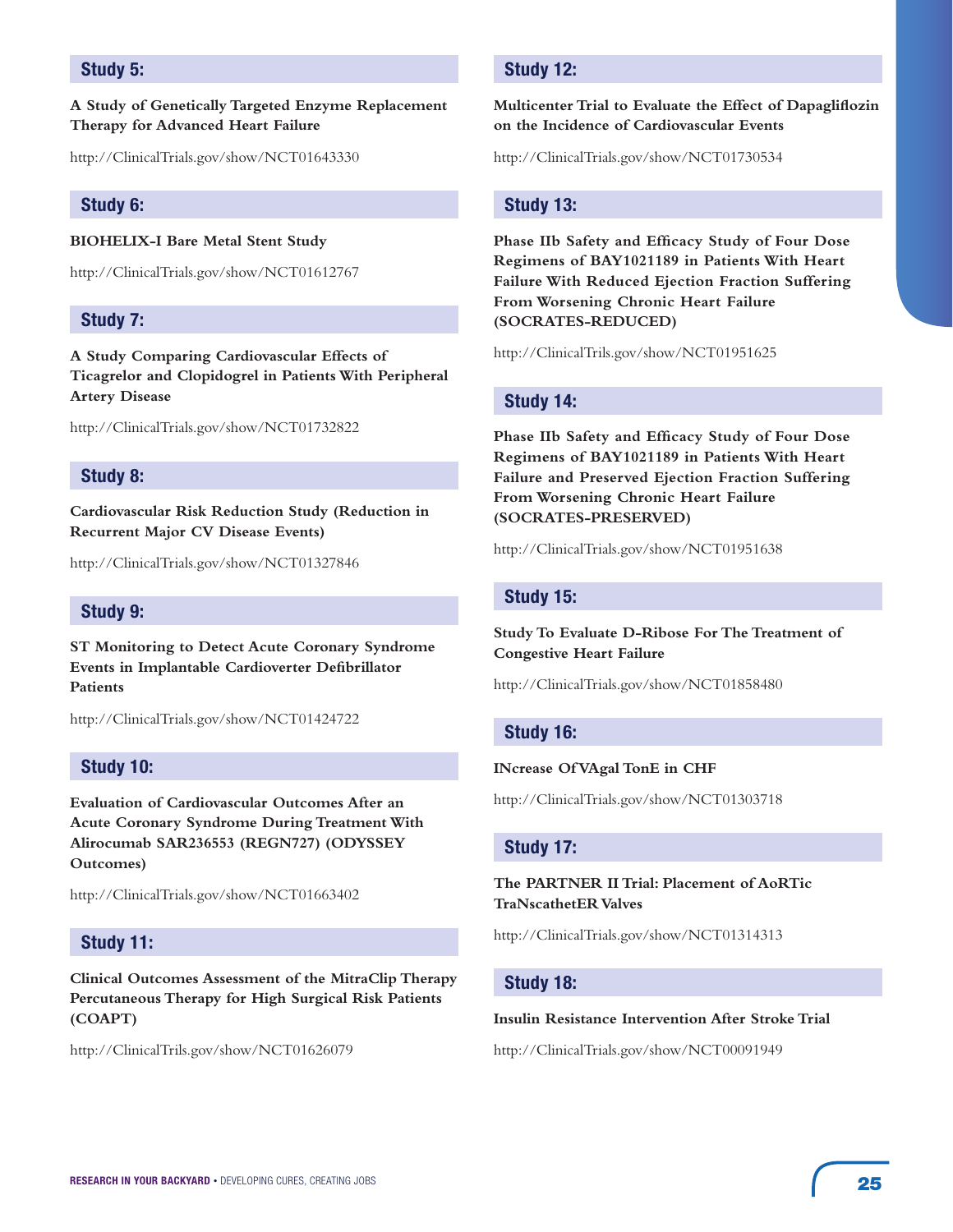# **Study 19:**

**Rivaroxaban for the Prevention of Major Cardiovascular Events in Coronary or Peripheral Artery Disease (COMPASS)**

http://ClinicalTrials.gov/show/NCT01776424

# **Study 20:**

**Cardiovascular Safety of Febuxostat and Allopurinol in Patients With Gout and Cardiovascular Comorbidities**

http://ClinicalTrials.gov/show/NCT01101035

#### **Study 21:**

**A Study of Evacetrapib in High-Risk Vascular Disease**

http://ClinicalTrials.gov/show/NCT01687998

#### **Study 22:**

**An Open-Label, Long-Term Study of Oral Treprostinil in Subjects With Pulmonary Arterial Hypertension**

http://ClinicalTrials.gov/show/NCT01560637

#### **Study 23:**

**Trial of the Early Combination of Oral Treprostinil With a PDE-5 Inhibitor or ERA in Subjects With Pulmonary Arterial Hypertension**

http://ClinicalTrials.gov/show/NCT01560624

#### **Study 24:**

**Further Cardiovascular Outcomes Research With PCSK9 Inhibition in Subjects With Elevated Risk**

http://ClinicalTrials.gov/show/NCT01764633

#### **Study 25:**

**SYMPHONY: A Study of Macitentan in Pulmonary Arterial Hypertension to Validate the PAH-SYMPACT**

http://ClinicalTrials.gov/show/NCT01841762

### **Study 26:**

**Randomized Study of Laser and Balloon Angioplasty Versus Balloon Angioplasty to Treat Peripheral In-stent Restenosis**

http://ClinicalTrials.gov/show/NCT01330628

#### **Study 27:**

**A Study of First-Line Ambrisentan and Tadalafil Combination Therapy in Subjects With Pulmonary Arterial Hypertension (PAH)**

http://ClinicalTrials.gov/show/NCT01178073

#### **Study 28:**

**Study to Evaluate the Efficacy and Safety of an Every Four Weeks Treatment Regimen of Alirocumab (REGN727/SAR236553) in Patients With Primary Hypercholesterolemia (ODYSSEY CHOICE 1)**

http://ClinicalTrials.gov/show/NCT01926782

#### **Study 29:**

**Acute Medically Ill VTE Prevention With Extended Duration Betrixaban Study (The APEX Study)**

http://ClinicalTrials.gov/show/NCT01583218

#### **Study 30:**

#### **Open Label Study of Long Term Evaluation Against LDL-C Trial-2**

http://ClinicalTrials.gov/show/NCT01854918

#### **Study 31:**

#### **Edoxaban in Peripheral Arterial Disease**

http://ClinicalTrials.gov/show/NCT01802775

#### **Study 32:**

# **Inhaled Nitric Oxide/INOpulse DS for Pulmonary Arterial Hypertension (PAH)**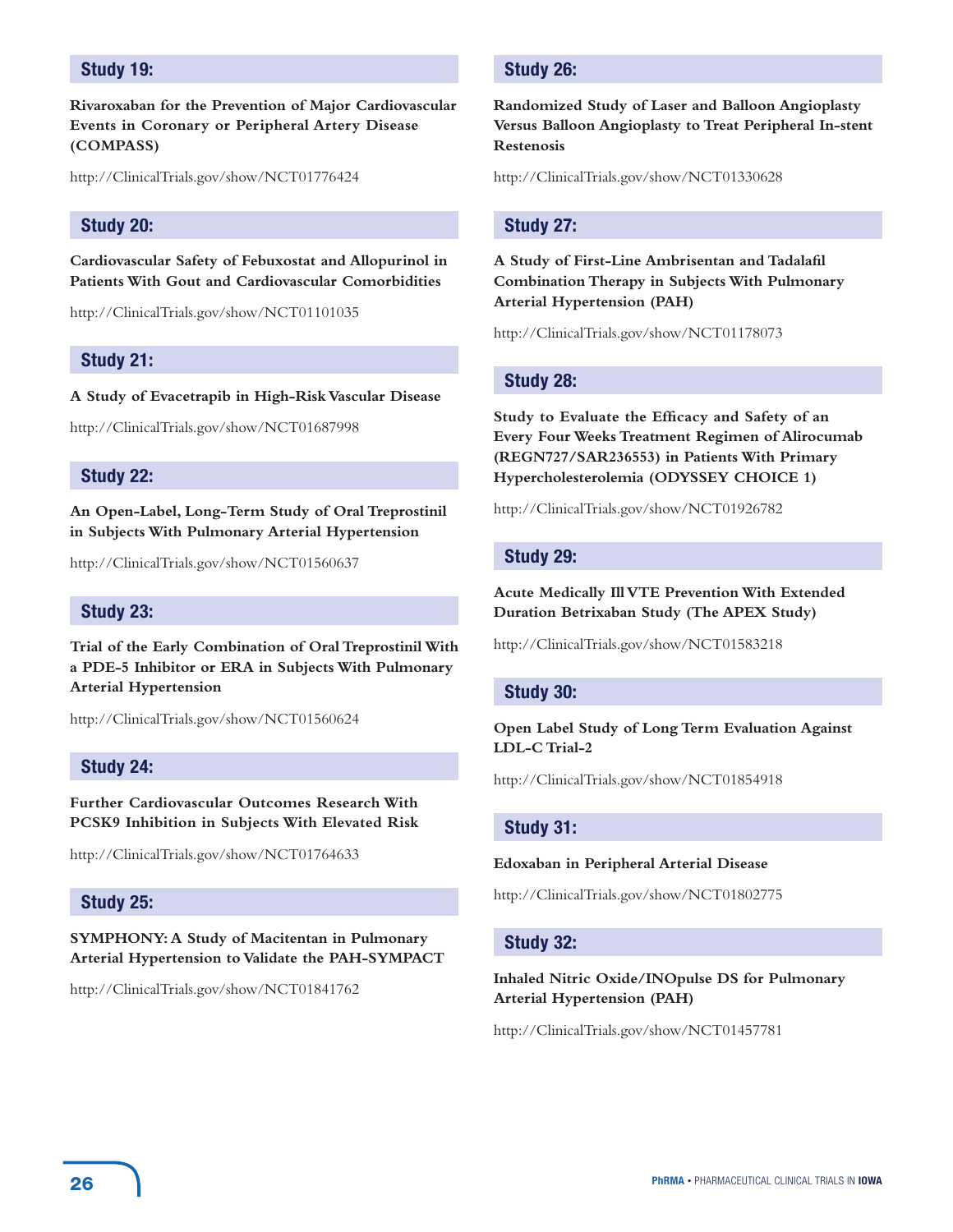# **Infectious Diseases**  (9 clinical trials recruiting)

# **Study 1:**

**A Study of Intravenous Zanamivir Versus Oral Oseltamivir in Adults and Adolescents Hospitalized With Influenza**

http://ClinicalTrials.gov/show/NCT01231620

# **Study 2:**

**Inhaled Amikacin Solution BAY41-6551 as Adjunctive Therapy in the Treatment of Gram-Negative Pneumonia**

http://ClinicalTrials.gov/show/NCT01799993

# **Study 3:**

**Compare Ceftazidime-Avibactam and Doripenem Followed by Oral Therapy for Hospitalized Adults With Complicated UTIs (Urinary Tract Infections)**

http://ClinicalTrials.gov/show/NCT01599806

# **Study 4:**

**Safety and Immunogenicity of a Three Influenza Vaccines in Children Ages 4 Years Old to Less Than 18 Years Old**

http://ClinicalTrials.gov/show/NCT01992107

# **Study 5:**

**A Study of CB-183,315 in Patients With Clostridium Difficile Associated Diarrhea**

http://ClinicalTrials.gov/show/NCT01598311

# **Study 6:**

**Consistency Study of GlaxoSmithKline (GSK) Biologicals' MMR Vaccine (209762) (Priorix®) Comparing Immunogenicity and Safety to Merck & Co., Inc.'s MMR Vaccine (M M R®II), in Children 12 to 15 Months of Age Havrix®|Biological: Prevnar 13® (Pfizer Inc.)**

http://ClinicalTrials.gov/show/NCT01702428

# **Study 7:**

**Gynaecological Follow-up of a Subset of HPV-015 (NCT00294047) Study Subjects**

http://ClinicalTrials.gov/show/NCT01190176

# **Study 8:**

**Immunogenicity and Safety Study of GlaxoSmithKline (GSK) Biologicals' Combined Measles-mumps-rubella (MMR) Vaccine in Children in Their Second Year of Life**

http://ClinicalTrials.gov/show/NCT01681992

# **Study 9:**

**Safety and Immunogenicity of Three Influenza Vaccines Adults Ages 18 and Older**

http://ClinicalTrials.gov/show/NCT01992094

# **Kidney and Liver Diseases** (8 clinical trials recruiting)

## **Study 1:**

**An Efficacy and Safety Study of Sevelamer Carbonate in Hyperphosphatemic Pediatric Patients With Chronic Kidney Disease**

http://ClinicalTrials.gov/show/NCT01574326

## **Study 2:**

**Study to Assess Darbepoetin Alfa Dosing for the Correction of Anemia in Pediatric Subjects With Chronic Kidney Disease**

http://ClinicalTrials.gov/show/NCT00436748

## **Study 3:**

**Simtuzumab (GS-6624) in the Prevention of Progression of Liver Fibrosis in Subjects With Primary Sclerosing Cholangitis (PSC)**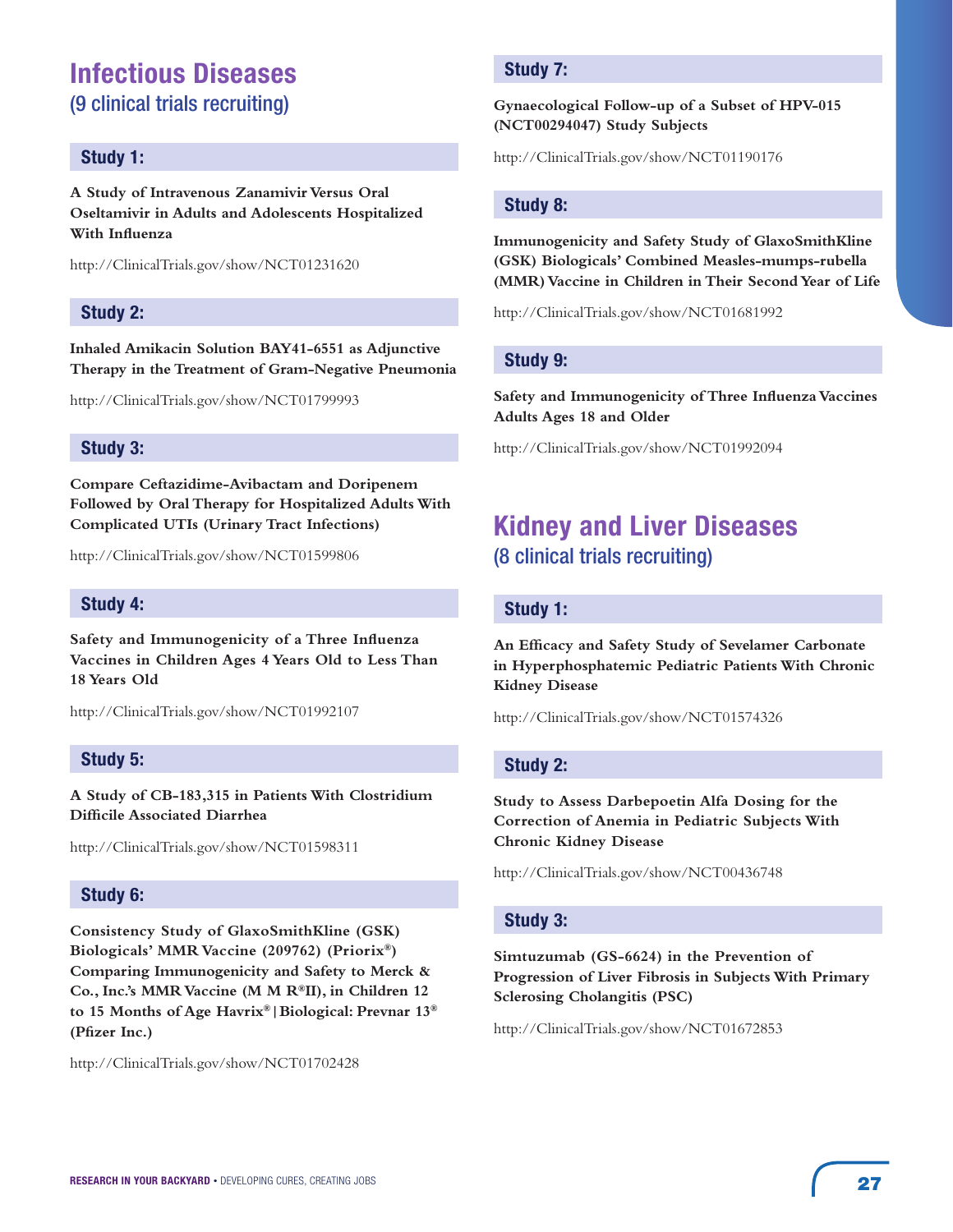# **Study 4:**

**Simtuzumab (GS-6624) in the Treatment of Liver Fibrosis in Subjects With Advanced Liver Fibrosis But Not Cirrhosis Secondary to Non-Alcoholic Steatohepatitis (NASH)**

http://ClinicalTrials.gov/show/NCT01672866

#### **Study 5:**

**Strategies Using Darbepoetin Alfa to Avoid Transfusions in Chronic Kidney Disease**

http://ClinicalTrials.gov/show/NCT01652872

#### **Study 6:**

**Simtuzumab (GS-6624) in the Treatment of Cirrhosis Due to NASH**

http://ClinicalTrials.gov/show/NCT01672879

### **Study 7:**

**Safety and Efficacy of Paricalcitol Capsules in Decreasing Serum Parathyroid Hormone Levels in Children 10-16 With Chronic Kidney Disease (CKD)**

http://ClinicalTrials.gov/show/NCT01020487

# **Study 8:**

**Defibrotide for Patients With Hepatic Veno-occlusive Disease: A Treatment IND Study**

http://ClinicalTrials.gov/show/NCT00628498

# **Mental Illness** (6 clinical trials recruiting)

#### **Study 1:**

**Safety and Efficacy Study Evaluating TRx0237 in Subjects With Mild Alzheimer's Disease**

http://ClinicalTrials.gov/show/NCT01689233

# **Study 2:**

**Safety and Efficacy Study of IPX159 in Restless Legs Syndrome (RLS)**

http://ClinicalTrials.gov/show/NCT01521663

#### **Study 3:**

**Biomarker Qualification for Risk of Mild Cognitive Impairment (MCI) Due to Alzheimer's Disease (AD) and Safety and Efficacy Evaluation of Pioglitazone in Delaying Its Onset**

http://ClinicalTrials.gov/show/NCT01931566

## **Study 4:**

**Clinical Trial of Solanezumab for Older Individuals Who May be at Risk for Memory Loss**

http://ClinicalTrials.gov/show/NCT02008357

#### **Study 5:**

**Safety and Pharmacology Study of VP 20629 in Adults With Friedreich's Ataxia**

http://ClinicalTrials.gov/show/NCT01898884

#### **Study 6:**

**A Study of RO4917523 in Patients With Fragile X Syndrome**

http://ClinicalTrials.gov/show/NCT01517698

# **Neurologic Disorders**  (11 clinical trials recruiting)

# **Study 1:**

**Efficacy and Safety Study of Intravenous Progesterone in Patients With Severe Traumatic Brain Injury**

http://ClinicalTrials.gov/show/NCT01143064

## **Study 2:**

**Brivaracetam Efficacy and Safety Study in Subjects With Partial Onset Seizures**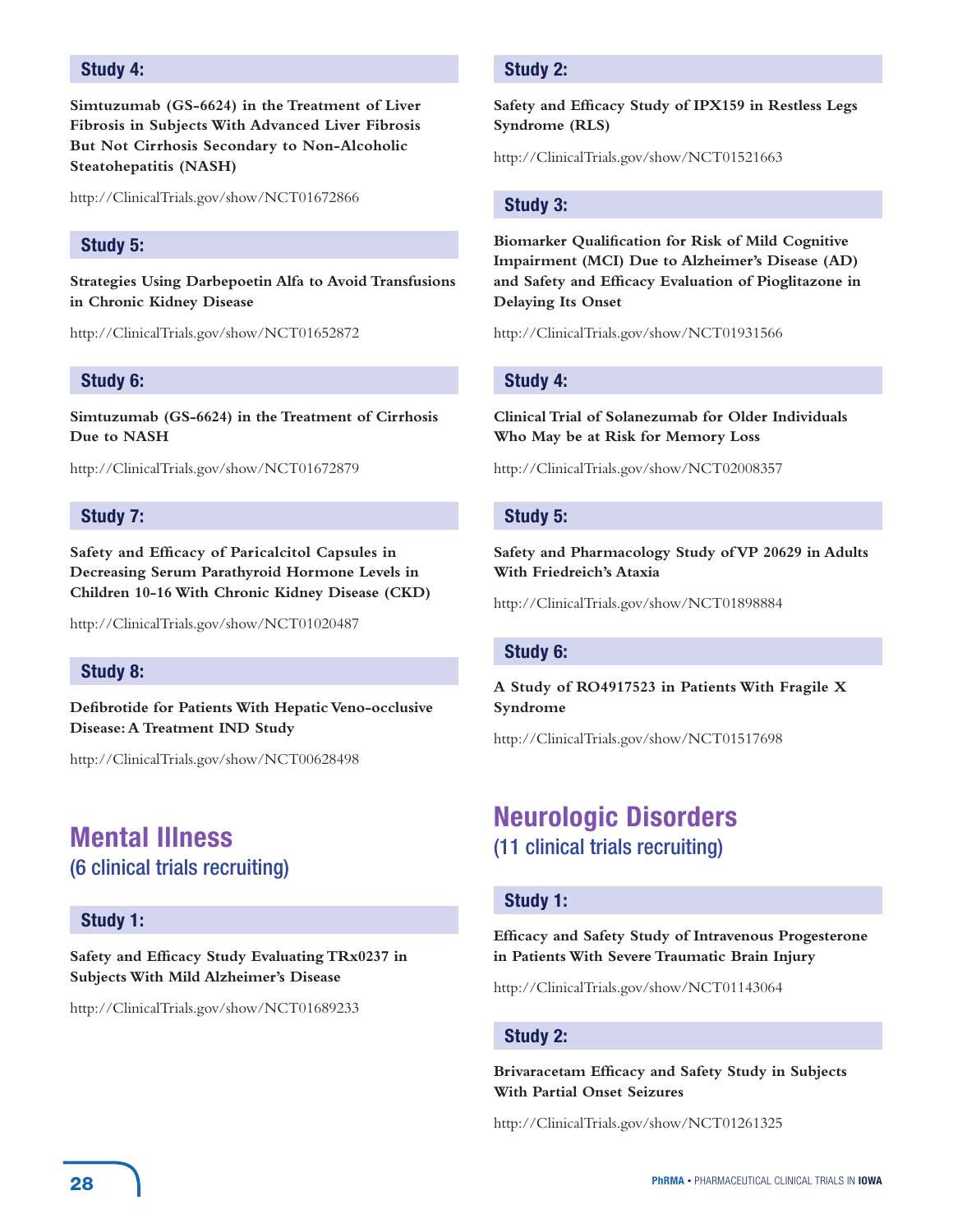# **Study 3:**

**Study to Evaluate the Efficacy, Safety, and Pharmacokinetics of SUN13837 Injection in Adult Subjects With Acute Spinal Cord Injury (ASCI)**

http://ClinicalTrials.gov/show/NCT01502631

# **Study 4:**

**A 12-week Randomized Study to Evaluate Oral Istradefylline in Subjects With Moderate to Severe Parkinson's Disease**

http://ClinicalTrials.gov/show/NCT01968031

#### **Study 5:**

**Long-term Open-Label Safety Study to Evaluate EN3409**

http://ClinicalTrials.gov/show/NCT01755546

#### **Study 6:**

**Long-term Safety and Tolerability of 0.5 mg Fingolimod in Patients With Relapsing Forms of Multiple Sclerosis**

http://ClinicalTrials.gov/show/NCT01201356

# **Study 7:**

**Efficacy Study to Evaluate EN3409 in Opioid-Experienced Subjects**

http://ClinicalTrials.gov/show/NCT01675167

#### **Study 8:**

**Efficacy, Tolerability, and Safety of NXN-462 in Patients With Post-Herpetic Neuralgia**

http://ClinicalTrials.gov/show/NCT01748877

#### **Study 9:**

**Diaphragm Pacing System (DPS) In Participants With Amyotrophic Lateral Sclerosis (ALS)**

http://ClinicalTrials.gov/show/NCT01938495

# **Study 10:**

#### **A Study of Tadalafil for Duchenne Muscular Dystrophy**

http://ClinicalTrials.gov/show/NCT01865084

#### **Study 11:**

# **Phase 3 Study of Ataluren in Patients With Nonsense Mutation Duchenne Muscular Dystrophy**

http://ClinicalTrials.gov/show/NCT01826487

# **Respiratory Diseases**  (15 clinical trials recruiting)

#### **Study 1:**

**Study to Evaluate the Effect of Fluticasone Furoate/ Vilanterol on Survival in Subjects With Chronic Obstructive Pulmonary Disease**

http://ClinicalTrials.gov/show/NCT01313676

#### **Study 2:**

**A Multi-centre Randomized Double Blind 52-week Study to Assess the Safety of QVA149 Compared to QAB in Patients With COPD Who Have Moderate to Severe Airflow Limitation**

http://ClinicalTrials.gov/show/NCT01682863

#### **Study 3:**

**A Phase 2 Study to See if Simtuzumab (GS-6624) is Safe and Works in Idiopathic Pulmonary Fibrosis (IPF)**

http://ClinicalTrials.gov/show/NCT01769196

## **Study 4:**

**Efficacy and Tolerability of NM-BL in Patients With Exocrine Pancreatic Insufficiency Due to Cystic Fibrosis**

http://ClinicalTrials.gov/show/NCT01710644

#### **Study 5:**

**Study of VX-809 Alone and in Combination With VX-770 in Cystic Fibrosis (CF) Patients Homozygous or Heterozygous for the F508del-CFTR Mutation**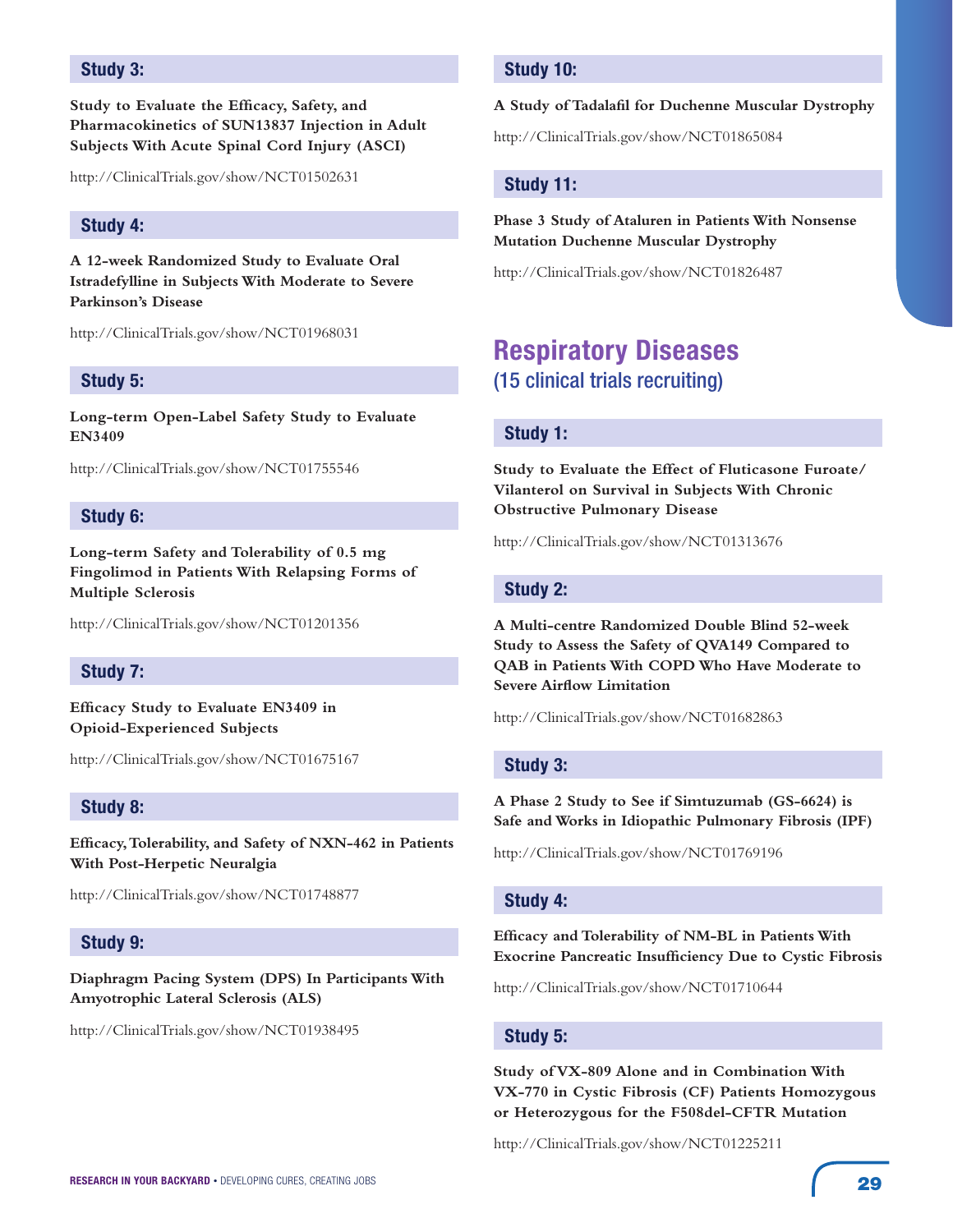# **Study 6:**

### **Study to Evaluate the Effect of KB001-A on Time-to-Need for Antibiotic Treatment**

http://ClinicalTrials.gov/show/NCT01695343

# **Study 7:**

**Efficacy and Safety of PT003, PT005, and PT001 in Subjects With Moderate to Very Severe COPD (PINNACLE 1)**

http://ClinicalTrials.gov/show/NCT01854645

# **Study 8:**

**Multi-Center Study to Assess the Efficacy and Safety of PT003, PT005, and PT001 in Subjects With Moderate to Very Severe COPD (PINNACLE 2)**

http://ClinicalTrials.gov/show/NCT01854658

## **Study 9:**

**A Safety, Tolerability and Efficacy Study in COPD Patients With QBM076**

http://ClinicalTrials.gov/show/NCT01972776

## **Study 10:**

**Extension Study to Evaluate the Safety and Efficacy of PT003, PT001, and PT005 in Subjects With Moderate to Very Severe COPD, With Spiriva® Handihaler® (PINNACLE 3)**

http://ClinicalTrials.gov/show/NCT01970878

# **Study 11:**

**Safety and Pharmacokinetic Study of N6022 in Subjects With Cystic Fibrosis Homozygous for the F508del-CFTR Mutation**

http://ClinicalTrials.gov/show/NCT01746784

## **Study 12:**

**A Study of Lebrikizumab in Patients With Idiopathic Pulmonary Fibrosis**

http://ClinicalTrials.gov/show/NCT01872689

# **Study 13:**

**Rollover Study of Ivacaftor in Subjects With Cystic Fibrosis and a Non G551D CFTR Mutation**

http://ClinicalTrials.gov/show/NCT01707290

## **Study 14:**

**NVA237 BID Versus Placebo Twelve-week Efficacy Study**

http://ClinicalTrials.gov/show/NCT01715298

# **Study 15:**

**Study Evaluating the Safety of Intranasal Administration of 400 μg of Fluticasone Propionate Twice a Day (BID) Using a Novel Bi-Directional Device in Subjects With Chronic Sinusitis With or Without Nasal Polyps**

http://ClinicalTrials.gov/show/NCT01623310

# **Stroke** (7 clinical trials recruiting)

# **Study 1:**

**Efficacy and Safety Study of Desmoteplase to Treat Acute Ischemic Stroke (DIAS-4)**

http://ClinicalTrials.gov/show/NCT00856661

#### **Study 2:**

#### **Insulin Resistance Intervention After Stroke Trial**

http://ClinicalTrials.gov/show/NCT00091949

## **Study 3:**

**A Study Comparing Cardiovascular Effects of Ticagrelor and Clopidogrel in Patients With Peripheral Artery Disease**

http://ClinicalTrials.gov/show/NCT01732822

## **Study 4:**

**Multicenter Trial to Evaluate the Effect of Dapagliflozin on the Incidence of Cardiovascular Events**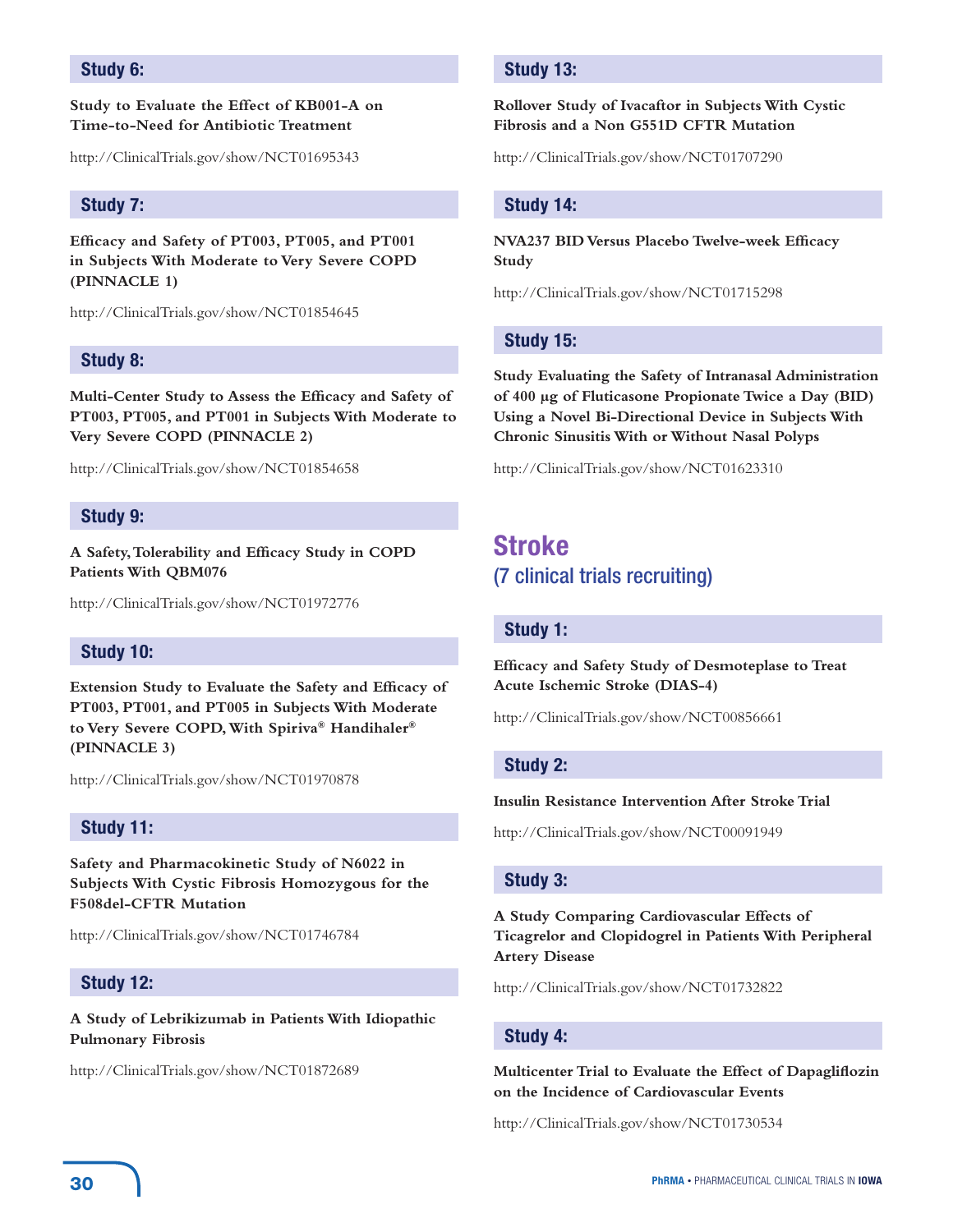# **Study 5:**

**Cardiovascular Risk Reduction Study (Reduction in Recurrent Major CV Disease Events)**

http://ClinicalTrials.gov/show/NCT01327846

## **Study 6:**

**Rivaroxaban for the Prevention of Major Cardiovascular Events in Coronary or Peripheral Artery Disease (COMPASS)**

http://ClinicalTrials.gov/show/NCT01776424

# **Study 7:**

**Cardiovascular Safety of Febuxostat and Allopurinol in Patients With Gout and Cardiovascular Comorbidities**

http://ClinicalTrials.gov/show/NCT01101035

# **Other Diseases**  (22 clinical trials recruiting)

# **Study 1:**

**Compassionate Use of Mepolizumab in Subjects With Hypereosinophilic Syndrome (HES)**

http://ClinicalTrials.gov/show/NCT00244686

# **Study 2:**

**A Multinational, Open-Label, Non-Controlled Trial on Safety, Efficacy and Pharmacokinetics of NNC 0129-0000-1003 in Previously Treated Paediatric Patients With Severe Haemophilia A**

http://ClinicalTrials.gov/show/NCT01731600

## **Study 3:**

**Evaluating the Haemostatic Effect of NNC 0129-0000-1003 During Surgical Procedures in Subjects With Haemophilia A**

http://ClinicalTrials.gov/show/NCT01489111

## **Study 4:**

**Randomized, Double-Blind, Vehicle-Controlled, Multicenter Safety and Efficacy Study of Intraprostatic PRX302 for LUTS BPH**

http://ClinicalTrials.gov/show/NCT01966614

# **Study 5:**

**Safety and Efficacy Study of Romiplostim to Treat ITP in Pediatric Subjects**

http://ClinicalTrials.gov/show/NCT01444417

#### **Study 6:**

**Efficacy and Safety Study With Diltiazem Hydrochloride Cream to Treat Anal Fissures**

http://ClinicalTrials.gov/show/NCT01690221

#### **Study 7:**

**A Clinical Study to Evaluate the Safety and Efficacy of Elagolix in Subjects With Moderate to Severe Endometriosis-Associated Pain**

http://ClinicalTrials.gov/show/NCT01620528

#### **Study 8:**

**A Trial Comparing Combination Treatment (Solifenacin Plus Mirabegron) With One Treatment Alone (Solifenacin)**

http://ClinicalTrials.gov/show/NCT01908829

# **Study 9:**

**Phase 3 Safety and Efficacy Study of ART-123 in Subjects With Severe Sepsis and Coagulopathy**

http://ClinicalTrials.gov/show/NCT01598831

#### **Study 10:**

**A Study To Find Out How Fesoterodine Works In Children Aged 6 To 16 Years With Bladder Overactivity Caused By A Neurological Condition**